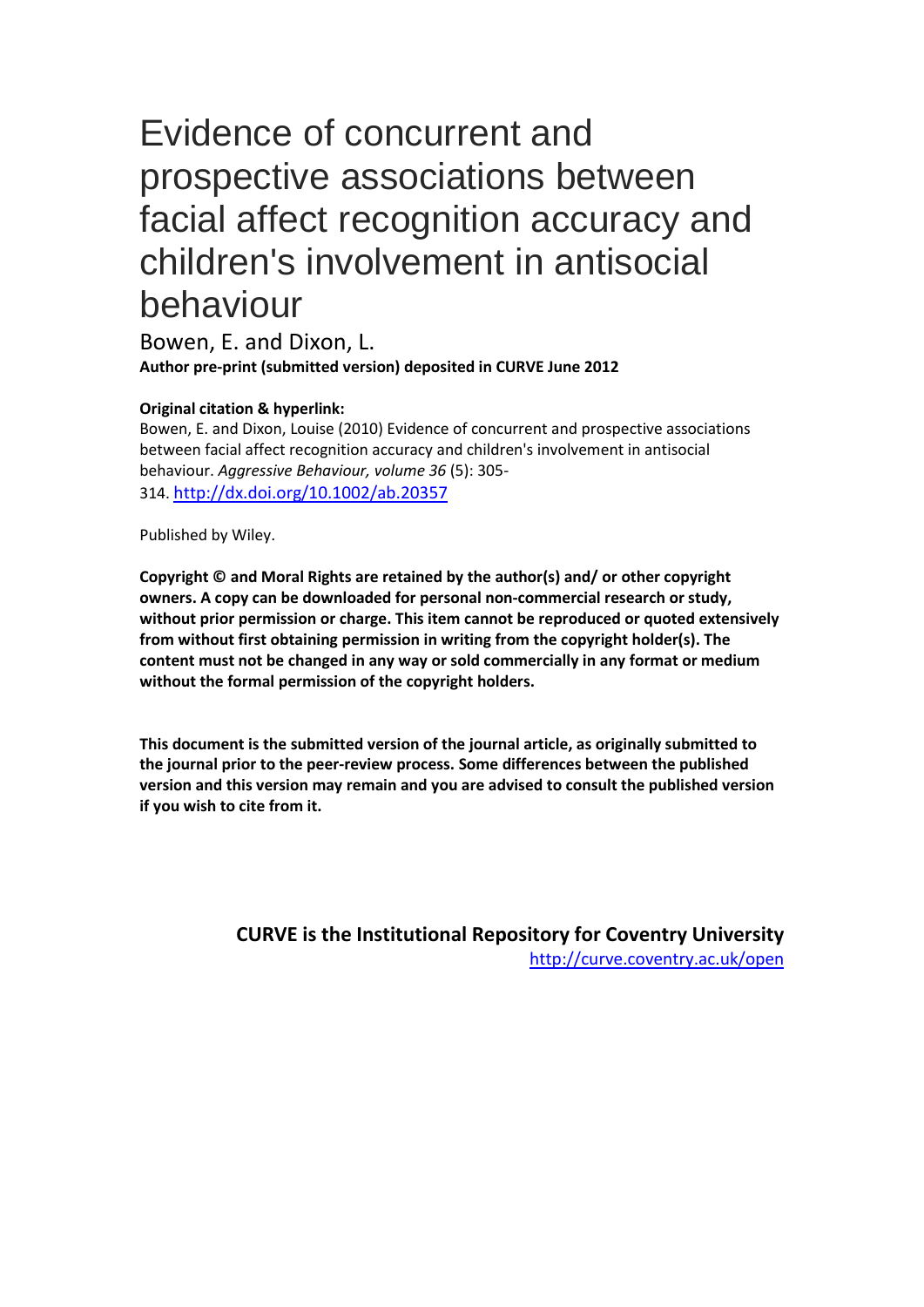Concurrent and Prospective Associations between Facial Affect Recognition Accuracy and Childhood

Anti-Social Behavior

Erica Bowen

Coventry University

Louise Dixon

Birmingham University

#### **Author Note:**

Erica Bowen, Department of Psychology, Coventry University; Louise Dixon, Centre for Forensic and Criminological Psychology, University of Birmingham.

The authors would like to thank the Avon Longitudinal Study of Parents and Children (ALSPAC) executive for allowing us to use data from this unique study as the basis of this manuscript. We are extremely grateful to all the families who took part in this study, the midwives for their help in recruiting them, and the whole ALSPAC team, which includes interviewers, computer and laboratory technicians, clerical workers, research scientists, volunteers, managers, receptionists and nurses. The UK Medical Research Council, the Wellcome Trust and the University of Bristol provide core support for ALSPAC. This is the work of the authors and as such the corresponding author will act as guarantor for the paper.

Correspondence concerning this article should be addressed to Erica Bowen, Department of Psychology, Coventry University, Priory Street, Coventry, England, CV1 5FB. Email: E.Bowen@coventry.ac.uk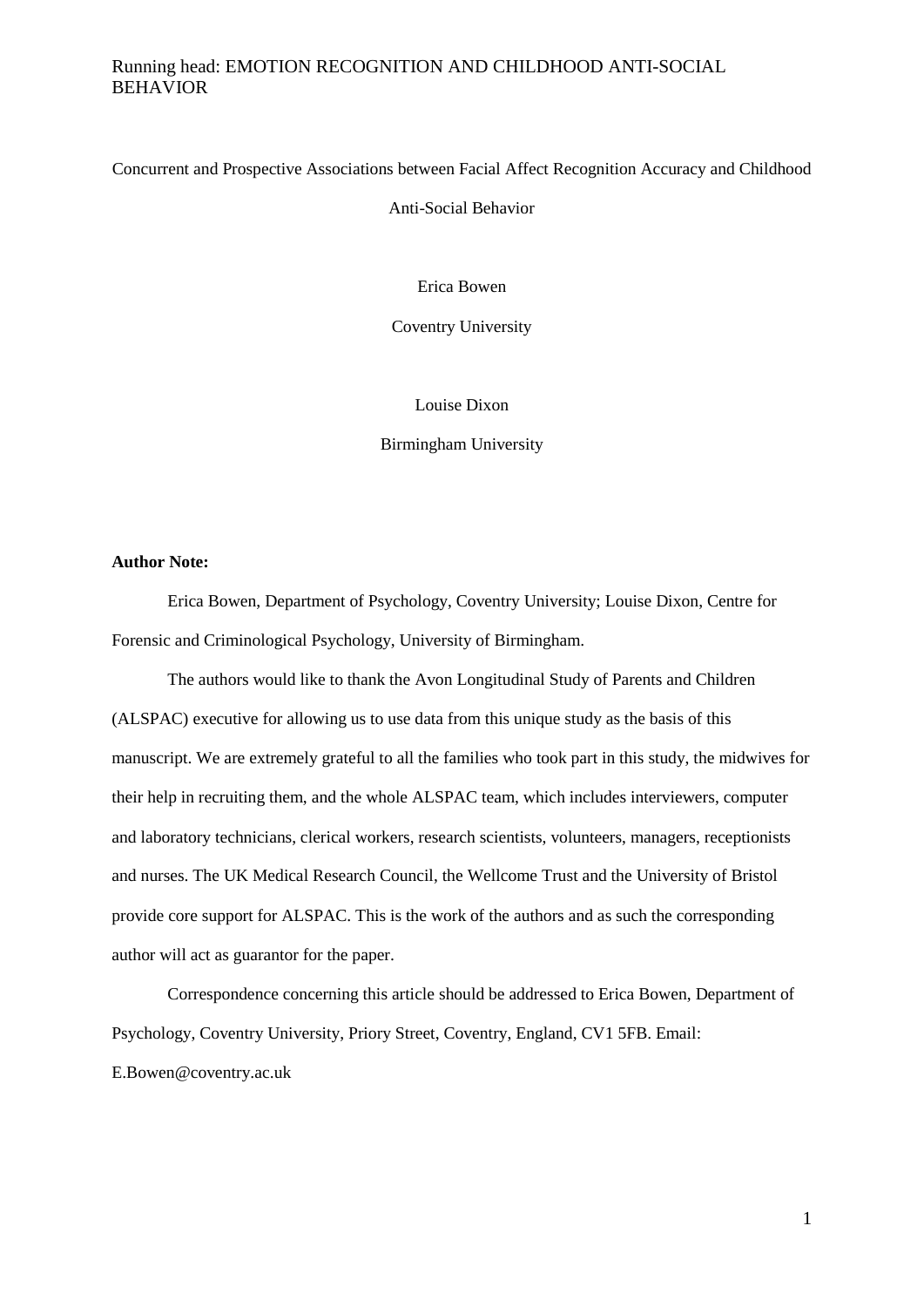#### Abstract

This study examined the concurrent and prospective associations between children's ability to accurately recognise facial affect at age 8.5 and anti-social behavior at age 8.5 and 10.5 years in a sub sample of the Avon Longitudinal Study of Parents and Children cohort (5396 children; 2644, 49% males). All observed effects were small. It was found that at age 8.5 years, in contrast to non-antisocial children; anti-social children were less accurate at decoding happy and sad expressions when presented at low intensity. In addition, concurrent anti-social behavior was associated with misidentifying expressions of fear as expressions of sadness. Children who misidentified expressions of anger as expressions of sadness at age 8.5 years were more likely to engage in anti-social behavior two years later whereas misidentifying fear as anger predicted a decreased risk of anti-social behavior two years later. The study suggests that rather than inaccuracy in facial affect recognition per se increasing risk for anti-social behavior, it is the nature of the errors that is more influential.

*Keywords:* Anti-social behavior; emotion recognition; longitudinal study; ALSPAC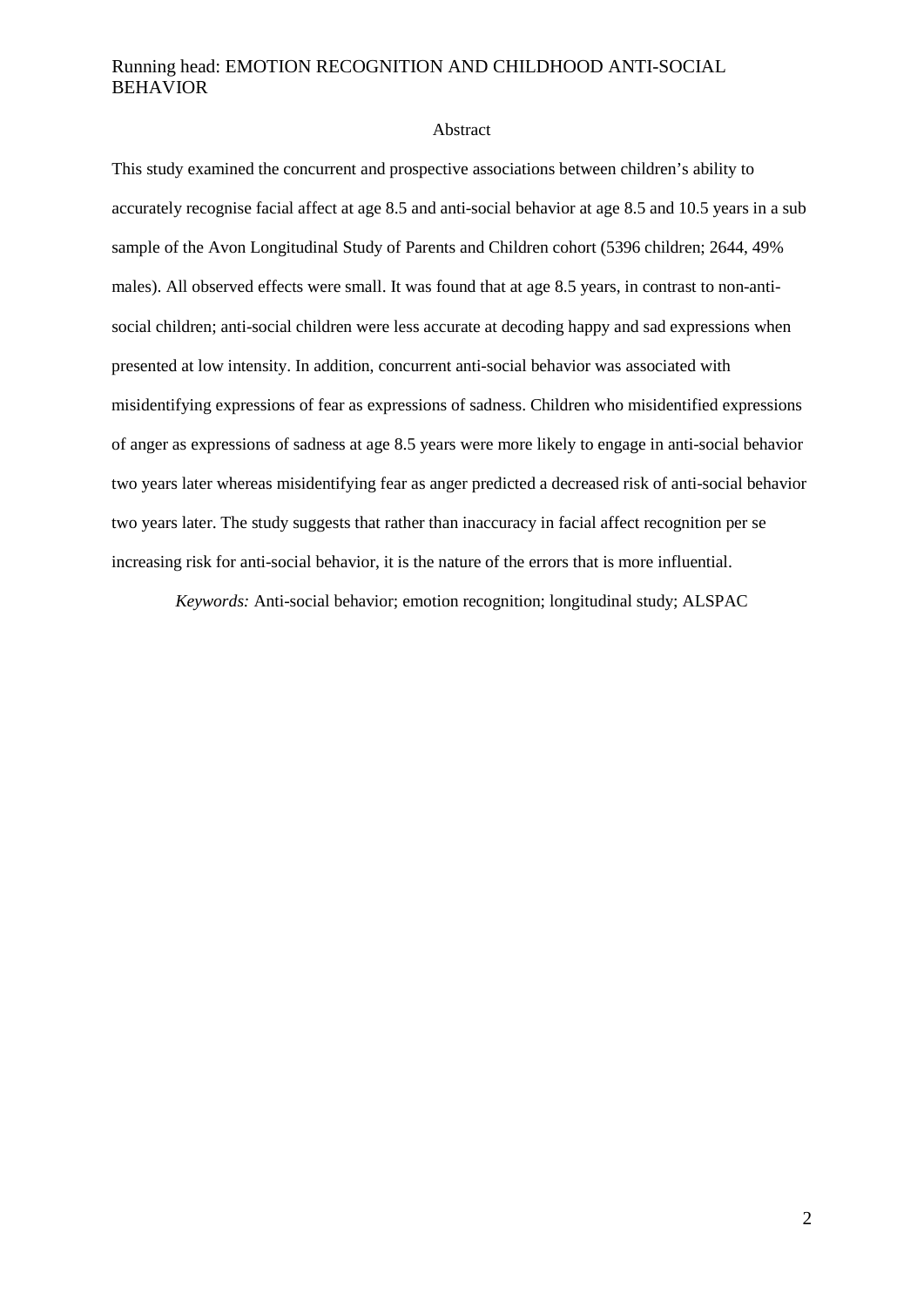## Concurrent and Prospective Associations between Facial Affect Recognition Accuracy and Childhood Anti-Social Behavior

'Anti-social behavior' refers to a range of behaviors that contravenes societal norms, in addition to illegal or criminal acts that may not have necessarily resulted in prosecution (Rutter, Giller & Hagell, 1998), and includes acts such as fighting, truanting, cruelty to animals or substance use (Dickson, Emerson & Hatton, 2005). Anti-social behavior has been proposed to be a developmental trait that begins early in life, often continues into adulthood, and has particular developmental characteristics (Kelley *et al.*., 1997), and it has been found that even less serious delinquent acts may be precursors for violent and serious offending among a sub-sample of anti-social youth (Lipsey & Durzon, 1998). As these individuals are responsible for a disproportionate level of anti-social behavior and offending (Elliott, Huizinga & Morse, 1986), and such behavior is associated with further negative consequences for the young person (e.g. poor education, criminal record, truancy etc), considerable attention has been paid to identifying risk factors for early involvement in anti-social behavior.

The role of social information processing abilities (e.g. Dodge *et al.,* 1986), particularly the decoding of social cues in the development of anti-social behaviour has received some research attention. Evidence suggests that delinquent and socially rejected children exhibit a range of deficits associated with attributions of causality, interpretations of intent, social perspective taking, moral reasoning and generation of expectations about future events (Dodge, 1993). In particular these children have been found to display (among others) deficits in affective perspective taking (understanding the emotions of others) (Carlo, Eisenberg & Rosenberg, 1991), social perspective taking (Burack *et al.*, 2006) and social reasoning (Reiffe, Villanueva & Terwogt, 2005). Taken together Dodge (1993) argues that these findings are indicative of general deficits in the labelling of emotion in others.

The processes of affective and social perspective taking and understanding other's emotions are also central concepts within models of empathy and social sensitivity (Blair *et al.*. 1999; Borke, 1971; Feschbach, 1983; 1987). For example, Feschbach (1983) considers the affective empathy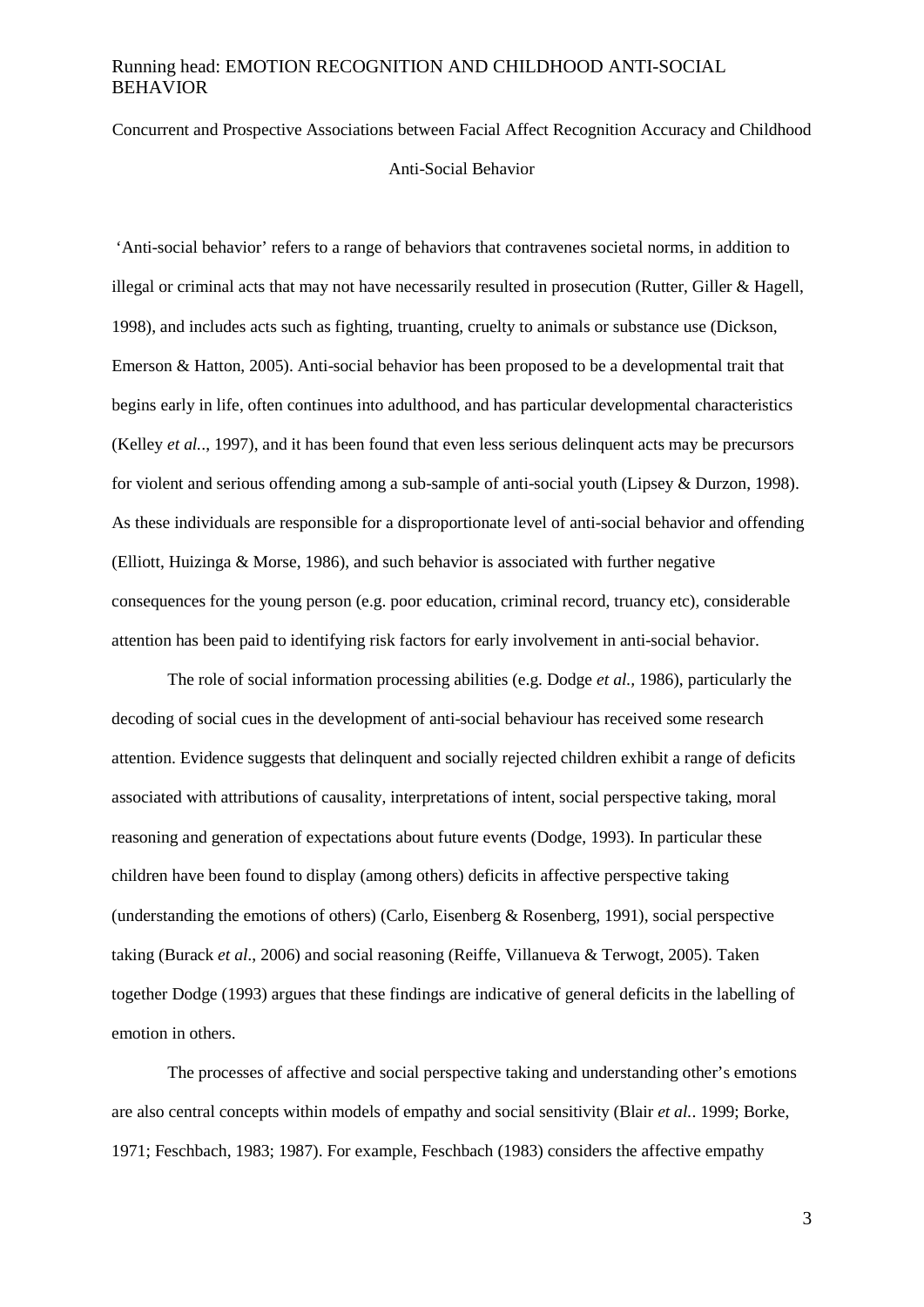reaction to be a function of the ability to identify affective cues in others the ability of assuming the perspective of another person and emotional responsiveness. Within the Violence Inhibition Mechanism Model (VIMM; Blair, 1995) it is proposed that the basic emotion system is activated by sad and fearful facial expressions which results in autonomic arousal and the inhibition of ongoing behavior (Blair, 1995). It is further suggested that in typically developing children sad and fearful expressions act as punishments for behaviors that elicit these expressions (e.g. anti-social/delinquent behavior). It therefore follows that individuals who are less sensitive to these expressions will perceive them to be less punishing, which will in turn decrease the likelihood that individuals will stop behaviors that elicit these expressions.

Some empirical evidence exists to support the idea that emotion recognition accuracy is associated with anti-social and problem behaviours and psychopathic personality traits among children and adolescents, although this appears to be a function of the nature of the stimuli (adult or child faces) employed. When examining the ability to identify emotions posed on adult faces, it has been found that incarcerated delinquent adolescents exhibit deficits when identifying emotions in contrast to non-incarcerated at risk adolescents, particularly for the expressions of sadness, surprise and disgust (McCown Johnson & Austin, 1986; McCown, Johnson & Austin, 1988). Similar findings have also been reported in samples of children diagnosed with either internalizing or externalising disorders. Walker and Leister (1994) found that children in the clinical group (combined internal and external diagnoses) were significantly less accurate than controls across all emotion stimuli. In addition, adolescents with internalizing disorders were significantly less accurate than those with externalising disorders in the recognition of sadness and disgust. It was also found that the recognition accuracy of certain emotions was positively associated with age.

Blair and Coles (2000) examined the relationship between facial affect recognition accuracy and behavioral problems as indexed by teachers ratings of the children on the Psychopathy Screening Device (PSD; Frick & Hare, 2001). A significant negative correlation between recognition accuracy and PSD scores was found indicating that the more behaviorally disturbed adolescents were less accurate in recognising facial affect. In particular it was found that this relationship held in the case of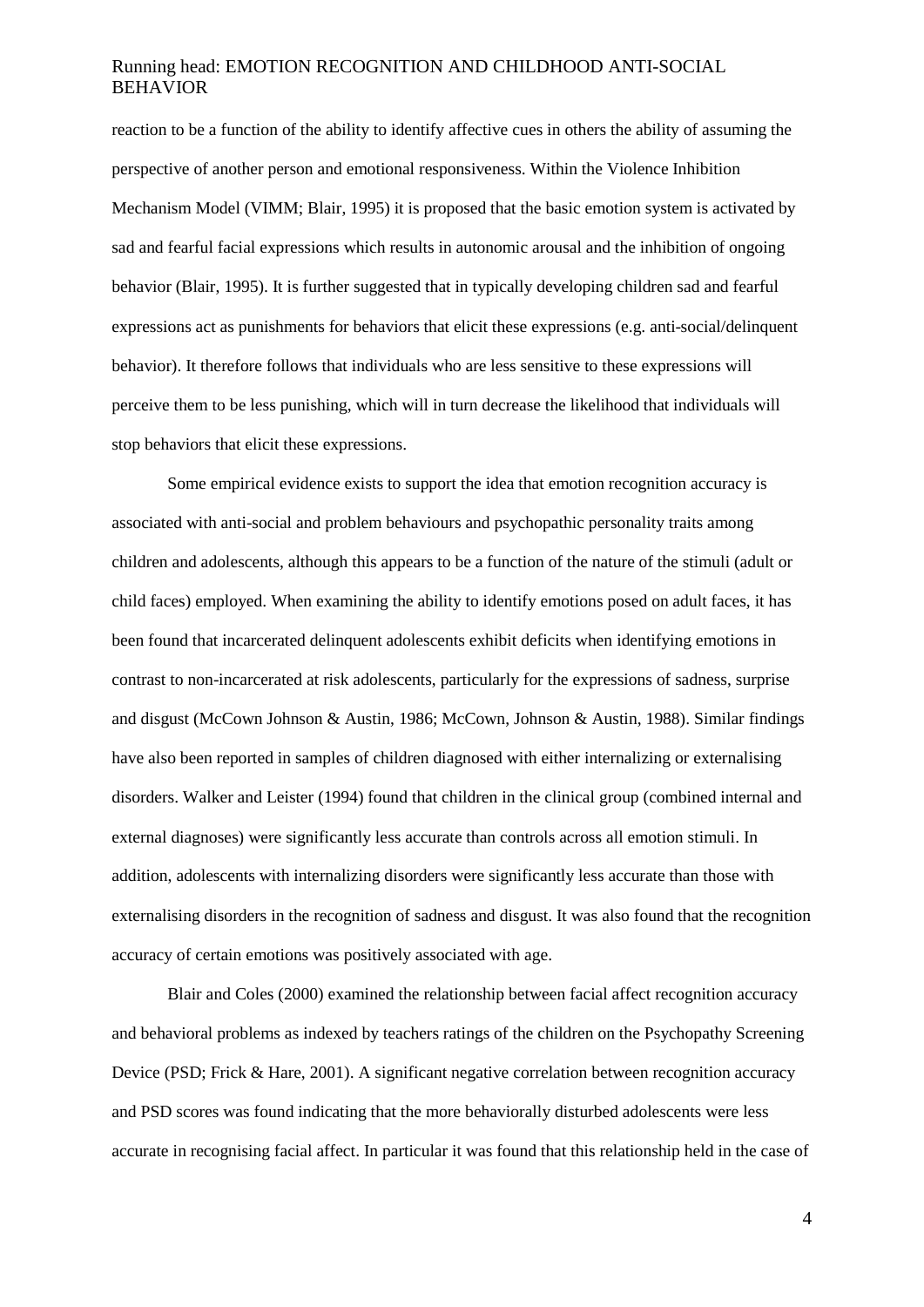recognising expressions of anger, sadness and fear. Small group comparisons of children with the highest and lowest teacher PSD ratings  $(n = 21)$  found significant differences in the ability of children to recognise sadness only. In a study that examined the association between conduct disorder types (early or adolescent onset) as well as psychopathic traits, and facial affect recognition, Fairchild, Van Goozen, Calder, Stollery and Goodyer (2009) found that both factors were associated with recognition accuracy. Specifically, the early onset group  $(n = 42)$  were significantly less accurate than the control group ( $n = 40$ ) in recognizing the emotions of anger, disgust and happiness, whereas the adolescent onset group  $(n = 39)$  were less accurate in decoding fear. Only one difference emerged between the two conduct disorder groups and that was for the recognition accuracy of disgust, with the early onset group showing a relative deficit. When levels of psychopathic traits among the conduct disordered groups was examined (either high or low levels of traits) significant between group differences were identified for the recognition of fear, sadness, and surprise with those high in psychopathic traits achieving lower levels of accuracy. The findings of studies that examine facial affect recognition accuracy in relation to both child and adult faces support the findings of the previous studies, but indicate that such deficits typically arise when processing adult rather than child facial stimuli (Carr  $\&$ Lujmeier, 2005; Stevens et al, 2001; Strand & Nowicki, 1999). However Strand and Nowicki did find some evidence of deficits for child facial stimuli in their conduct disordered sample.

It has been argued that in addition to identifying general facial affect decoding deficits, the precise nature of errors made when individuals are inaccurate is of equal importance (McCown, Johnson & Austin, 1988). McCown *et al.* (1988) argue that merely identifying global or emotion specific decoding deficits may not lead to the identification of a risk factor for subsequent delinquent behavior, as some errors may be more important than others. For example, errors that involve substitutions with similar emotions are deemed to be less problematic than those that involve substitutions with dissimilar emotions (e.g. happy as angry). Such errors could be taken to indicate severe information processing distortions which might have greater significance when trying to identify risk factors for future behavior. In order to test this possibility McCown *et al.* (1988) presented 84 participants with 100 slides depicting facial expressions. Half of the stimuli were rated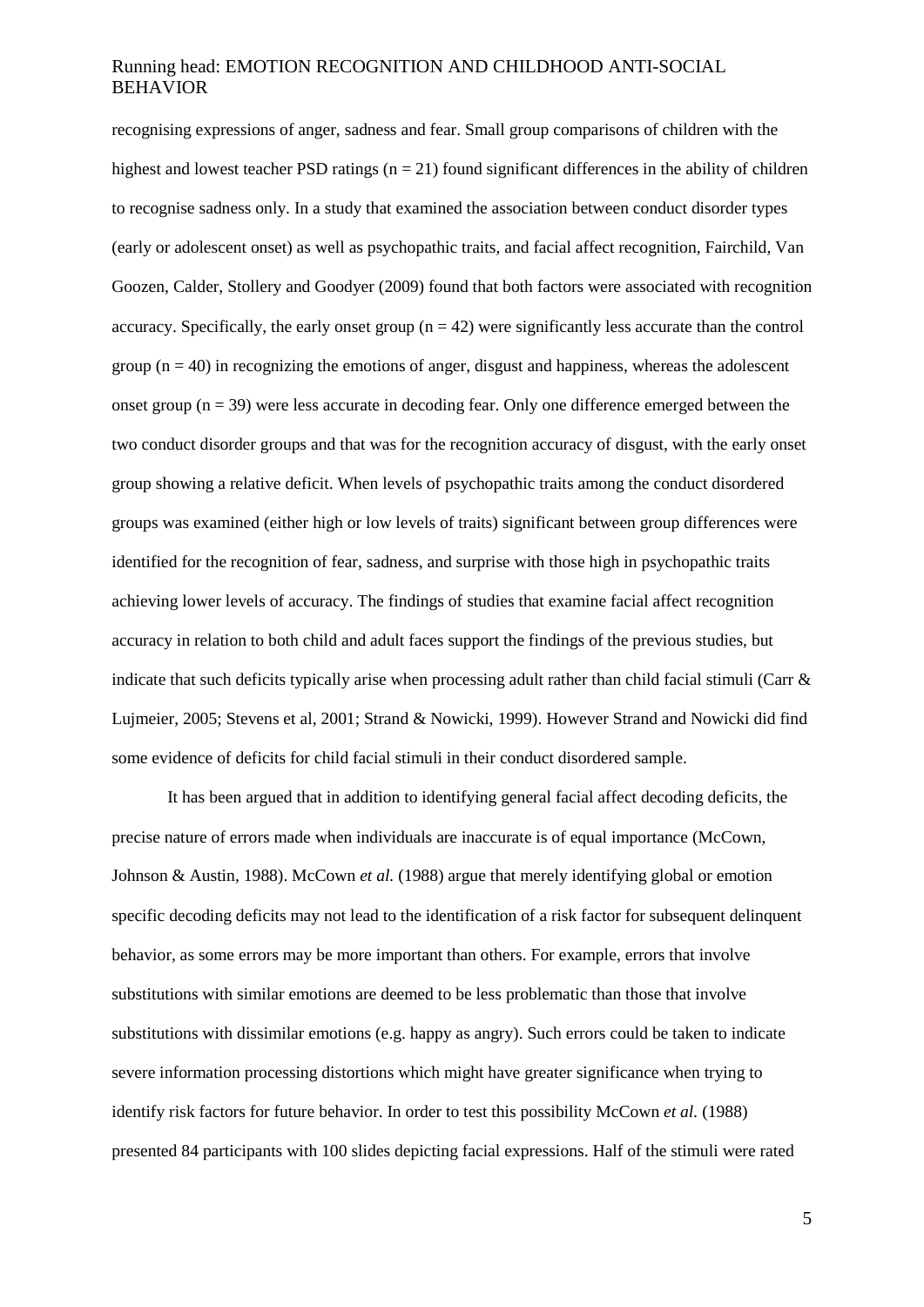as 'pleasant', and the remainder 'unpleasant' and represented six basic emotions and some blended emotions. As expected, delinquents were less accurate than non-delinquents. Contrary to expectations delinquents did not make more dissimilar emotion substitutions when inaccurate than did nondelinquents and errors appeared to be more random with no specific patterns identified. Delinquents were also found to more readily misidentify neutral expressions as either unpleasant or pleasant, a finding taken by the authors to reflect either an intolerance of emotional ambiguity or response impulsiveness leading to direct responses even when insufficient information is presented with which to make an accurate judgment.

There are several notable limitations to the extant literature. All of the studies reviewed rely on a cross sectional design whereby facial affect recognition and conduct problems are assessed concurrently. As a result it is difficult to determine the temporal associations between these factors. Moreover it is unclear whether such deficits act as risk factors for problematic future behaviors. The majority of studies also employ very small samples which limit the ecological validity of the findings and render the statistical power inadequate for meaningful analyses. In addition, although there exists some suggestion that the processing of adult and child facial stimuli by children may be affected by the social relations between these groups (Youniss, 1980), studies typically examine the recognition of adult facial stimuli.

Despite credible evidence that females have superior facial affect recognition ability than males (McClure, 2000), and that males are more likely to engage in anti-social behavior (Moffitt, 1993) the majority of studies have used samples of males only, and where mixed gender samples are obtained, the effect of gender is not analysed explicitly. Finally, although engagement in anti-social behavior at an early age is one of the strongest predictors of future chronic and violent offending (Loeber & Farrington, 2000) the majority of studies used samples of adolescent children and offenders. It is theoretically important to examine the association between facial affect recognition ability and anti-social behavior in younger children in order to determine whether such deficits may be considered risk factors for involvement in early onset anti-social behavior.

The present study draws together the aforementioned strands of theory and empirical research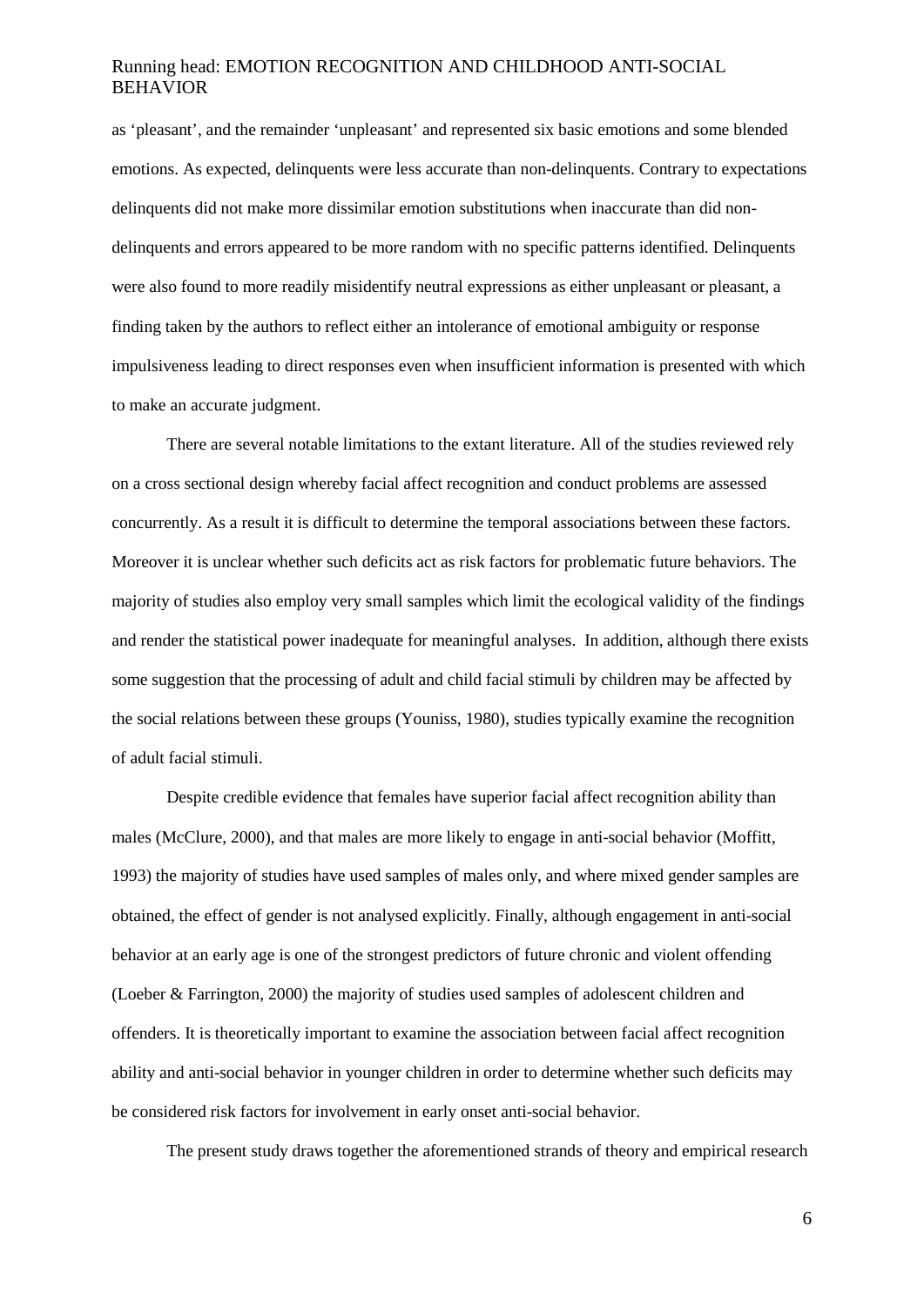and extends the knowledge base in this area by examining the concurrent and prospective associations between facial affect recognition accuracy and anti-social behavior in a large general population cohort of boys and girls. On the basis of previous literature it is expected that at age 8.5 years, antisocial children will be less accurate at decoding facial affect than non-anti-social children. Moreover it is expected that males will be less accurate at decoding facial affect than females, and that there will be an interaction between anti-social group membership and gender such that anti-social males will exhibit the greatest deficit. An exploratory aim of the study is to examine whether at age 8.5 years anti-social children are more likely than non-anti-social children to make specific emotion misidentifications when inaccurate. Finally it is expected that facial affect recognition accuracy at age 8.5 years will predict involvement in anti-social behavior at age 10.5 years, and a further exploratory aim is to determine whether specific emotion misidentifications at age 8.5 years are associated with anti-social behavior at age 10.5 years.

#### **Method**

#### **Design**

This study incorporates both case control and longitudinal designs. In order to examine the question of whether anti-social children are less accurate in identifying facial affect than non-anti-social children, gender and anti-social group are treated as independent variables and facial affect recognition ability is the dependent variable. When examining the longitudinal prediction of antisocial behavior at age 10.5 years, facial affect recognition is treated as a predictor variable and antisocial behavior as a criterion variable.

#### **Participants**

The Avon Longitudinal Study of Parents and Children (ALSPAC) is a large multi-wave community-based longitudinal study of children and their families. Pregnant mothers' resident within the former county of Avon, with expected dates of delivery between 1.4.91 and 31.12.92 were recruited to the study. In total, 14,541 mothers enrolled in the study, representing an estimated 85%-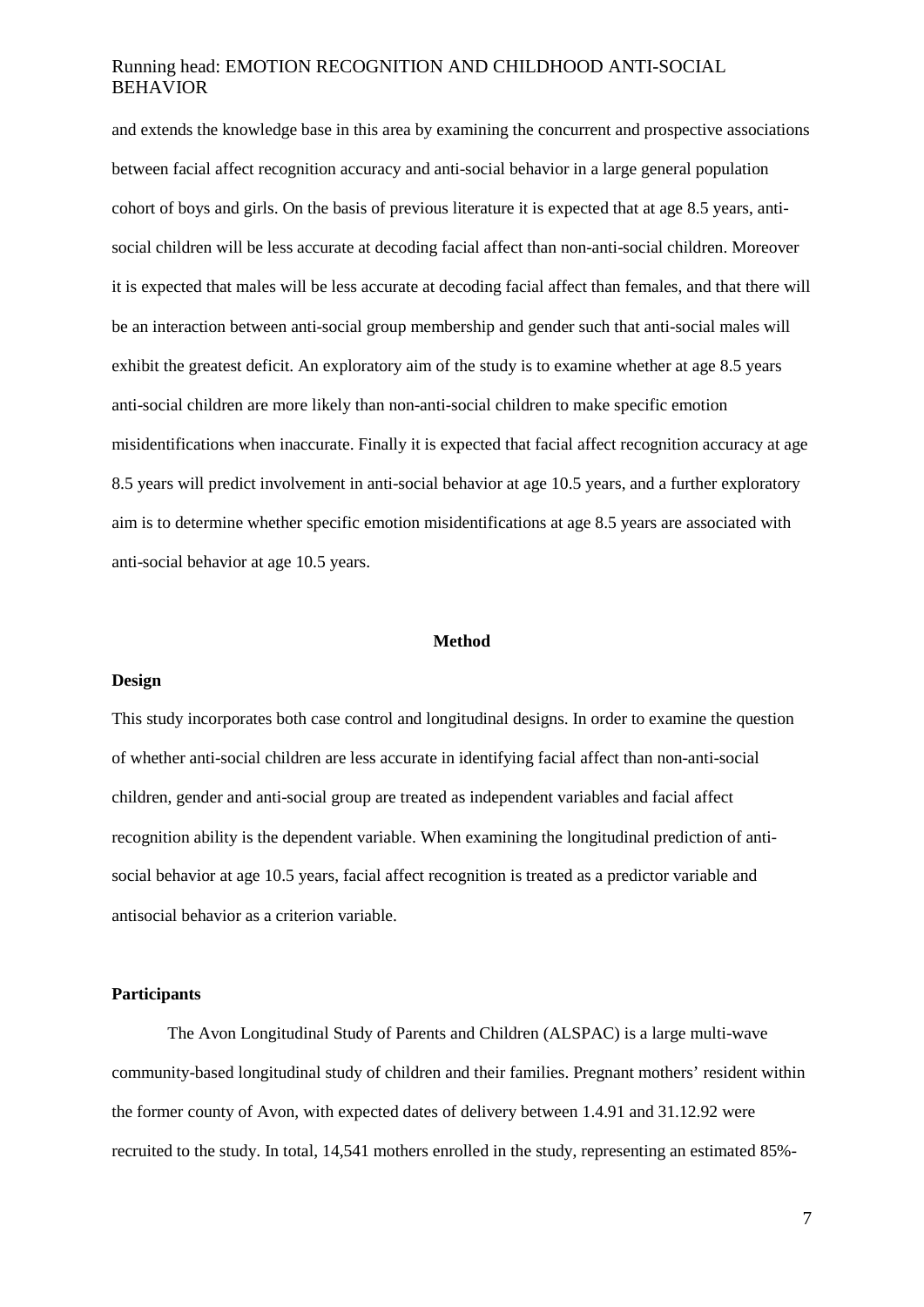90% of the eligible population. There were 14, 062 live births delivered on or after 20 weeks, and 13,971 infants alive after 12 months. Full details of all measures, procedures, sample characteristics and response rates are available (Golding, Pembrey & Jones, *et al.* 2001). The focus of the present study is the 5396 children who provided self-report anti-social behavior data at age 10 in addition to data at age 8 years. Although the assessment sessions were scheduled to coincide with the participant's  $8<sup>th</sup>$  and  $10<sup>th</sup>$  birthdays, the average age of the children at the time of these assessments was 8.5 years (range  $7.5 - 10.5$  years) and 10.5 years (range 9.5 years – 12.5 years) due to individual differences in the ability and willingness to attend scheduled appointments.

**Sample bias.** In order to examine the possibility of bias within the sample, those children for whom anti-social behavior data were not available at either age 8.5 or age 10.5 ( $n = 8486$ ) were compared to the remainder of the original cohort ( $n = 6276$ ) on a variety of socio-economic indicators taken from some of the individual items of a family adversity index (Bowen *et al.*. 2005). These included young maternal age at time of first pregnancy, inadequate housing, low maternal education, financial difficulties, and large family size during pregnancy.

In contrast to those participants for whom there was complete data, those with missing data were born into families that were experiencing greater levels of socio-economic adversity. In particular those with missing data were more likely to have a mother who was under 20 years of age (11.5% v.s 3.8%  $\chi^2$  = 271.44; p <.001), and who had not achieved a basic education (18.1% vs. 10.0%)  $\chi^2$  = 165.93; p <.001). In addition they were more likely to be living in inadequate housing conditions (10.2% vs. 3.9%;  $\chi^2$  = 190.33; p<.001), experiencing financial difficulties (12.4% vs. 7.3%  $\chi^2$  = 85.20;  $p < .001$ ) and had a larger family size (2.1% vs 0.9%;  $\chi^2 = 34.65$ ; p <.001) than were those for whom there were complete anti-social behavior data at both time points.

Ethical approval for the study was obtained from the ALSPAC Law and Ethics Committee and the Local Research Ethics Committees.

#### **Measures**

**Anti-social Behavior***.* Children's self reported involvement in anti-social behavior was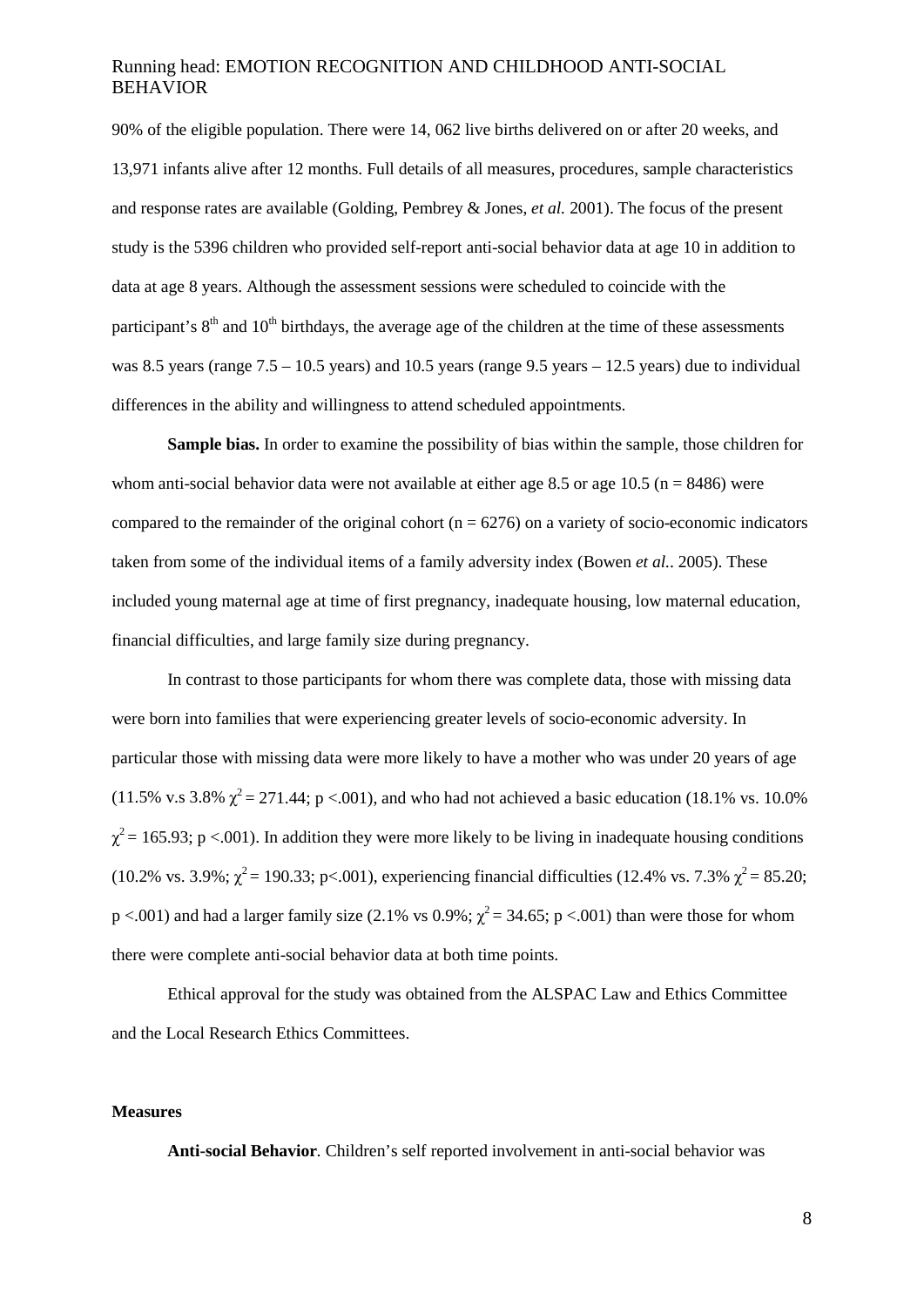recorded when the children were approximately 8.5 and 10.5 years of age. The first wave of data involved the children completing a posting task during which they were asked about the types of antisocial behavior that they had ever participated in. Eleven questions regarding anti-social activities were taken from the self-reported anti-social behavior for young children questionnaire (Loeber *et al.*., 1989). Children were asked whether they had ever participated in the following anti-social behaviors: stealing (bicycles, from a shop, from a house / garden, from a car, entered a building to steal, pick-pocketing); substance use (drunk alcohol, smoked cigarettes), fire setting, carried a weapon and cruelty to animals. Each question was written onto a different envelope. The child was asked to 'post' the envelope into one of two boxes marked as 'ever' or 'never' depending on their answer.

At age 10.5 years, the children participated in a face-to-face structured interview based on the same measures. During the interview children were asked whether they had been involved in 9 different anti-social behaviors (truanting, destruction of property, fire setting, theft, fighting, cruelty to animals, alcohol use, smoking, cannabis use) with a specified time reference of the last 6 months.

**Facial emotion recognition.** The ability of children to identify specific emotions expressed facially was assessed at age 8.5 years using the child faces subtest of the Diagnostic Assessment of Non-Verbal Accuracy (DANVA; Nowicki & Duke, 1994). This consisted of 24 photographs of child faces, with each face showing one of four emotions: happiness, sadness, anger or fear. Each photograph was displayed on a computer screen for two seconds, and the child had to respond as to whether the person in the photograph is happy, sad, angry or afraid. For each emotion, half of the presented stimuli were of high intensity and the other half were of low intensity in that each emotion was more or less obviously modeled. The intensity of the images had been validated previously by the test developers and is a central component of the DANVA design. The resulting data were the number of errors for each stimuli presented.

**Intelligence.** The WISC-III (Weschler, Golombok, & Rust, 1992) was used to assess cognitive function. A short form of the measure was employed in which alternative items (starting with item number 1 in the standard form) were used for all sub-tests with the exception of the coding subtest which was administered in its full form. The WISC-III consists of two parts, the first assesses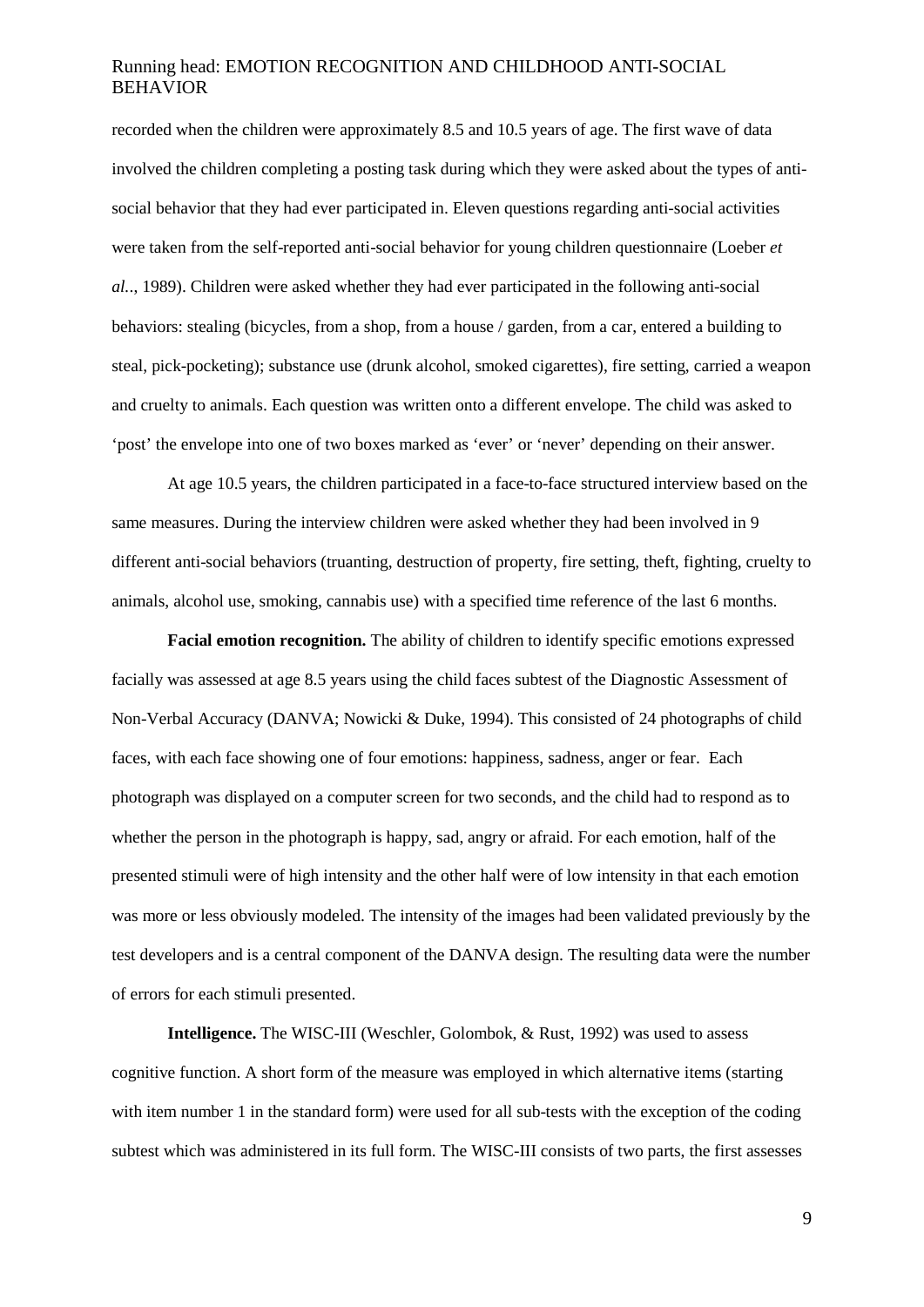verbal skills (knowledge, similarities, arithmetic, vocabulary, comprehension sub-tests) and the second part assesses visuo-spatial skills (picture completion, coding, picture arrangement, block design, object assembly sub-tests).

**Language comprehension***.* Language comprehension was assessed using the listening comprehension scale of the Weschler Objective Language Dimensions (WOLD, Rust, 1996) administered at age 8.5 years. The listening comprehension subtest of the WOLD is divided into two parts of which only the second was used due to conceptual overlap between the first part and the vocabulary subtest of the WISC-III. Alternate items from the standard test were used except in cases where the item had American cultural loading, in which case the next item was used. A total score, reflecting the number of questions (out of 16) answered correct, was derived.

#### **Results**

#### **Preliminary Analyses**

#### **Prevalence of anti-social behavior within the cohort**

Within the cohort there was a significant association between gender and anti-social behavior in that boys were significantly more likely to report involvement in anti-social behaviors than were girls. For example, 28.8% (949) of males and 15.8% (524) of females reported involvement in at least one antisocial behavior up until the age of 8.5 years ( $\chi^2$  = 161.36, p < .001). In addition, at age 10.5 years 24.8% (845) of boys and 6.7% (234) of girls reported anti-social behavior in the last 6 months ( $\chi^2$  = 425.36, p<.001). Overall involvement in anti-social behavior at age 8.5 was significantly associated with involvement in anti-social behavior at age 10.5 ( $\chi^2$  = 254.77, p<.001). Due to the significant skew in the data a decision was taken to dichotomise involvement in anti-social behaviour into groups that either did, or did not, report involvement in any anti-social behaviour.

#### **Associations between confounder and outcome variables.**

Bivariate Pearson's correlations were conducted to determine the association between the potential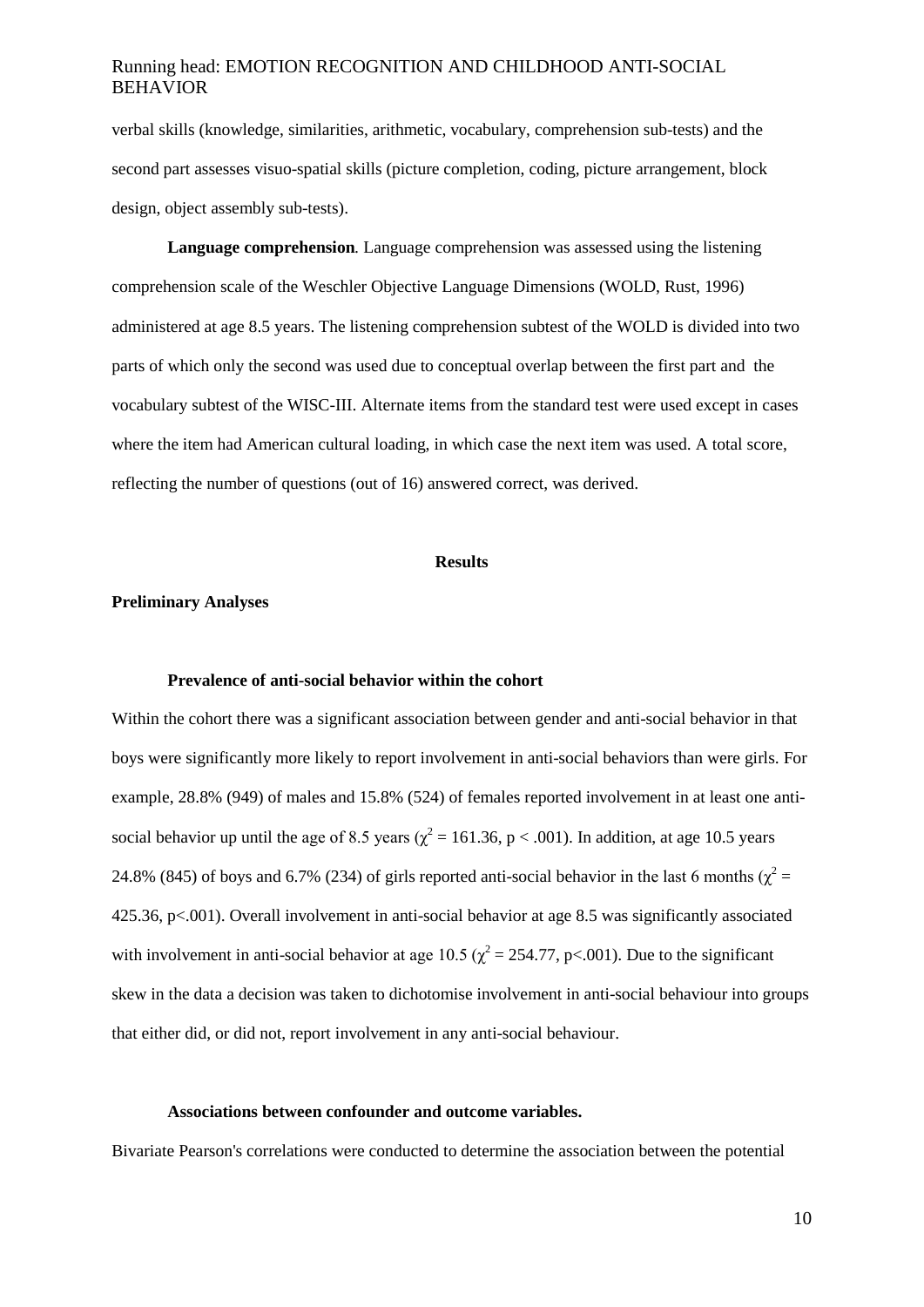confounder variables and outcomes. These are presented in table 1 below.

#### [TABLE 1 ABOUT HERE]

Table 1 shows that in the majority of cases the pairwise correlations were significant. The only exception to this was that age was not significantly associated with the number of errors made when identifying emotions presented at high intensity for either boys or girls. In addition, whilst age was not associated with language comprehension for boys, it was for girls. Moreover table 1 shows that whilst the variables did co-vary the extent of this did not indicate substantial multicollinearity  $(r < .80)$ , Tabachnik & Fidell, 2001).

#### **Inferential Analyses**

In order to test the hypothesis that children who reported involvement in any anti-social behavior by age 8.5 were less accurate in identifying facially expressed emotion and that there would be interactions with child gender, a series of 2 (Group: Anti-social/non-anti-social) x 2 (Gender: male/female) x 2 (Emotion intensity: High intensity/Low intensity) mixed analyses of co-variance (ANCOVA) were conducted in relation to the total errors across stimuli and separately for each emotion with the intensity (obviousness) of the stimuli presentation being the within subjects factor. In all analyses general cognitive abilities, language comprehension and age were added as covariates. Results were adjusted for multiple testing using a Bonferonni correction for Type 1 error (Field, 2005).

{TABLE 2 ABOUT HERE]

#### **Decoding expressions of happiness**

A significant interaction was found between the intensity of stimuli and gender ( $F_{(1, 5895)} = 17.913$ ; p = .000; Partial  $\eta^2$  = .003) which was attributed to the finding that the effect of gender was significantly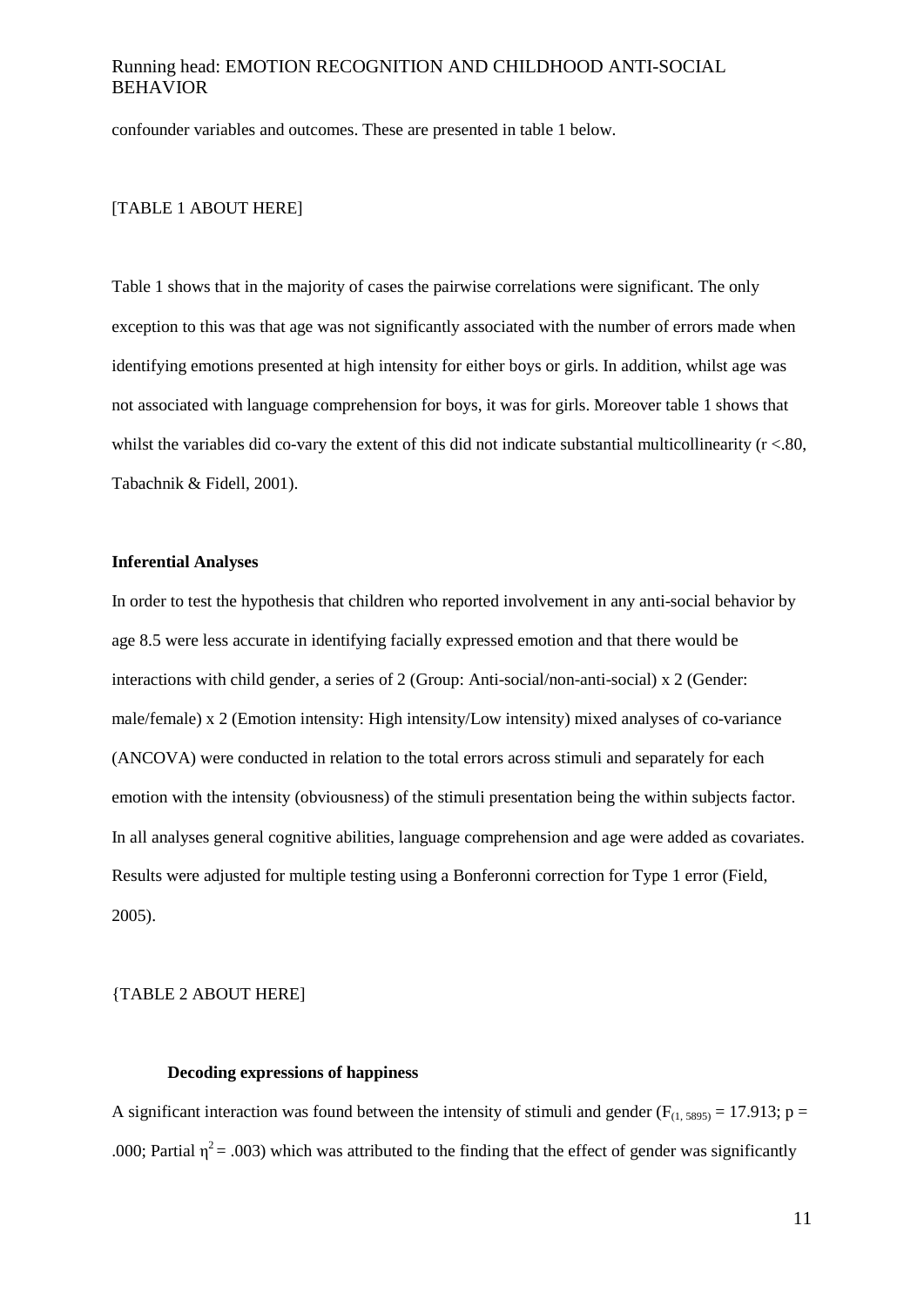stronger for the low intensity stimuli (high intensity:  $(F_{(1, 6178)} = 4.21; p = .04)$ ; low intensity:  $(F_{(1, 6178)}$  $= 56.34$ ; p = .001). In addition a significant interaction between stimuli intensity and group was found  $(F_{(1, 5895)} = 7.36; p = .007;$  Partial  $\eta^2 = .001$ ), specifically for stimuli presented at low intensity ( $F_{(1, 6171)}$ )  $= 8.62$ ; p = .003).

As expected a significant main effect of gender was found  $(F<sub>(1,5895)</sub> = 23.445; p = .000; Partial)$  $\eta^2$  = .004). Pairwise comparisons indicated that males were significantly less accurate than were females (Males: M = .16, Std. Error = .009, 95%CI = .15 - .17; Females: M = .11, Std. Error = .009;  $95\%$ CI = .10 - .13). In addition, a significant effect of stimuli intensity was found for the recognition accuracy of the anti-social group ( $F_{(1, 1375)} = 8.31$ ; p = .004) who were less accurate on low intensity rather than high intensity stimuli.

#### **Decoding expressions of sadness**

One significant interaction between the intensity and anti-social group was found ( $F_{(1, 5895)} = 6.51$ ; p = .011; Partial  $\eta^2$  = .001). The anti-social group were significantly less accurate in their recognition of expressions of sadness than were the non anti-social children only for stimuli presented at low intensity ( $F_{(1, 6171)} = 5.39$ ; p = .020). It was also found that within the non anti-social group, significantly more errors were recorded for low intensity stimuli  $(F_{(1,4792)} = 18.16; p = .000)$ .

A significant effect of intensity after controlling for general cognitive ability and age was found  $(F_{(1, 5895)} = 8.66; p = .003;$  Partial  $\eta^2 = .001$ ). Overall participants were more accurate in recognizing sad expressions when presented at high than low intensity (High intensity:  $M = .29$ , SD = .52; Low intensity:  $M = .35$ ,  $SD = .63$ ).

#### **Decoding expressions of anger**

A significant interaction between intensity and gender was found ( $F_{(1, 5895)} = 10.42$ ; p = .001; Partial  $\eta^2$ = .002) as males were significantly less accurate than females in decoding expressions of anger when presented at low intensity ( $F_{(1, 6178)} = 12.28$ ; p = .000) and high intensity ( $F_{(1, 6178)} = 77.45$ ; p = .000), and when decoding expressions of anger when presented at low rather than high intensity ( $F_{(1, 3086)}$  =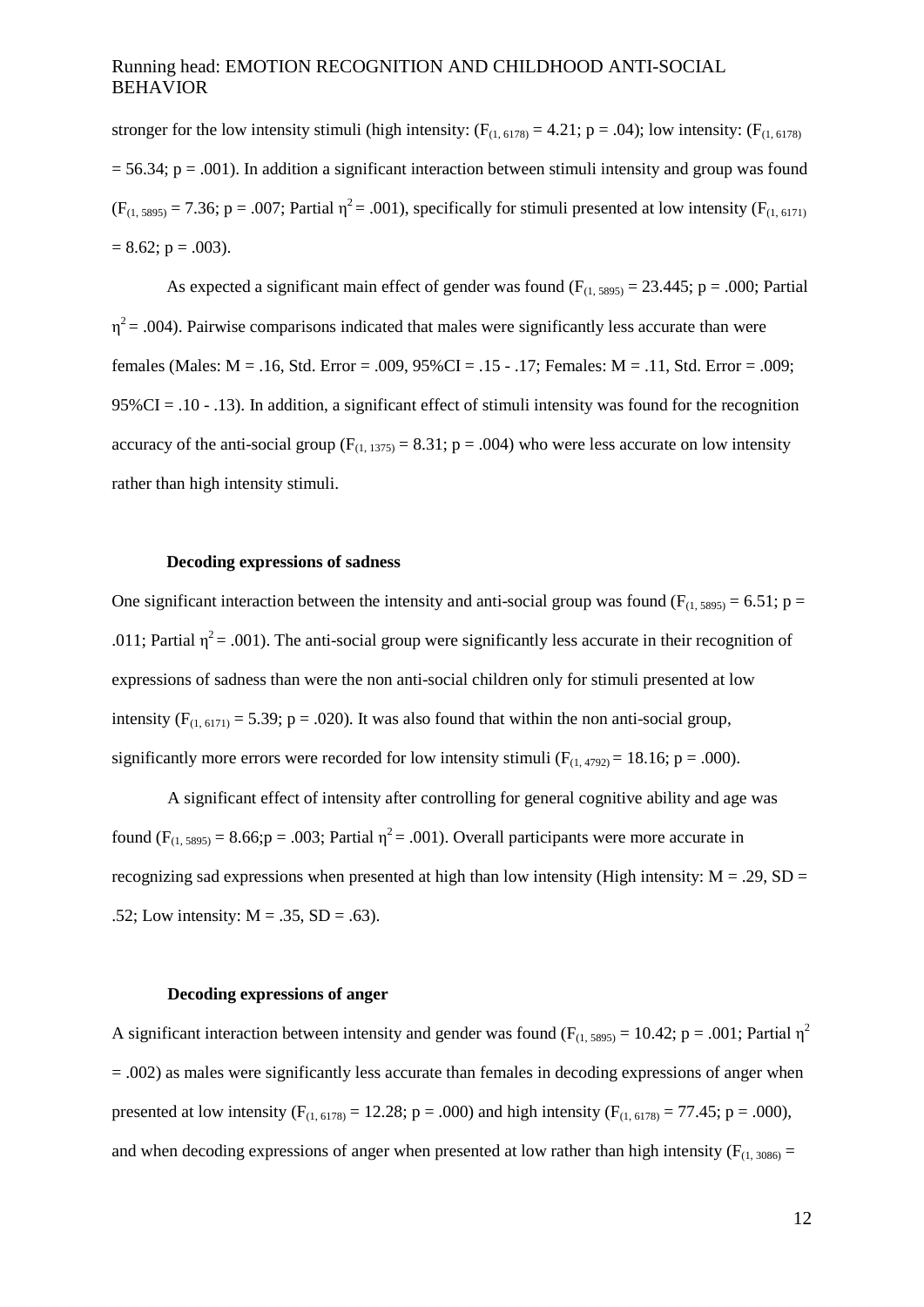4.73;  $p = .030$ ).

As expected a significant main effect of gender was found  $(F<sub>(1.5895)</sub> = 28.64; p = .000; Partial)$  $\eta^2$  = .005). Pairwise comparisons indicated that on average males were significantly less accurate when recognizing angry expressions than were females (Males:  $M = 1.00$ ; Std. Error = .014, 95% CI = .98 – 1.03; Females: *M* = .88; Std. Error = .018; 95%CI = .85 - .92).

#### **Decoding expressions of fear**

A significant main effect of intensity was found  $(F_{(1, 5895)} = 10.64; p = .000;$  Partial  $\eta^2 = .002$ ). Contrary to expectations a non significant main effect of group was found ( $F_{(1, 5895)} = .042$ ; p = .837) along with a non-significant effect of gender ( $F_{(1, 5895)} = .69$ ; p = .793). Furthermore, the interaction between group and gender was also non-significant ( $F_{(1, 5895)} = .51$ ; p = .475). In all instances partial  $\eta^2 = .000$ . No other interactions were found to be significant.

#### **Is concurrent anti-social behavior associated with particular types of emotion**

#### **misidentification?**

In order to test the hypothesis that involvement in anti-social behavior at age 8.5 was associated with making particular types of errors a series of chi square analyses were conducted between involvement in anti-social behavior (yes/no) and a categorical variable derived to indicate whether across the presentation of each type of emotion the individual identified it as a specific alternative (e.g. happy as sad). The analyses were corrected for multiple testing using a Bonferroni correction which set the alpha level at .004. The results of the  $\chi^2$  analyses indicated that only one misattribution occurred more frequently in the anti-social than non-anti-social group. Anti-social behavior was associated with an increased likelihood of misattributing fear as sadness (Anti-social group: 16.6% vs 12.9% Non-antisocial group;  $\chi^2$  = 9.77; p <.05). None of the other misattributions were associated with concurrent involvement in anti-social behavior.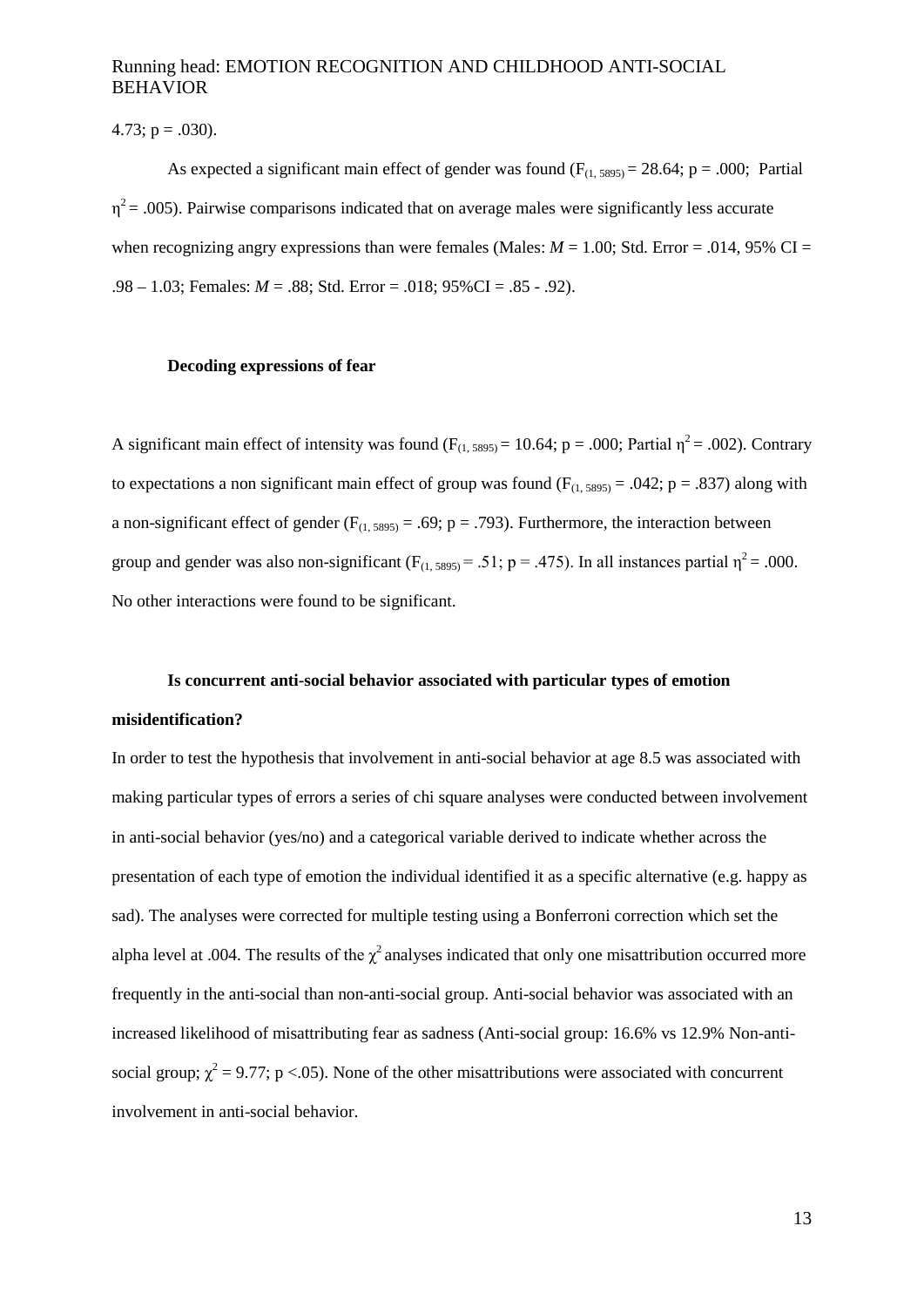#### **Does facial affect recognition accuracy prospectively predict anti-social behavior?**

Due to the large number of analyses undertaken, only the significant results will be discussed, (all data are available from the first author upon request). Contrary to expectations, in all instances the number of facial affect recognition errors recorded at age 8.5 years were not associated with the odds of children reporting involvement in anti-social behavior at age 10.5 years.

#### **Do specific errors at age 8.5 predict involvement in anti-social behavior at age 10.5?**

A series of logistic regression analyses were conducted in which involvement in anti-social behavior at age 10.5 was regressed onto each specific form of misattribution. In all analyses anti-social behavior at age 8.5, age and general cognitive abilities were controlled. Two of the results obtained appeared to be robust. First it was found that children who at age 8.5 misidentified the expression of anger as the expression of sadness were more likely to report involvement in anti-social behavior at age 10.5 (OR: 1.20;  $95\%$ CI: 1.00-1.45, p = .05). Second it was found that children who misidentified expressions of fear as expressions of anger were less likely to report involvement in anti-social behavior at age 10.5 (OR: .73; 95%CI: .57-.95, p = .008). All other results were less informative as in each instance the confidence intervals crossed 1.0.

#### **Discussion**

The aim of this study was to elucidate the hypothesized associations between children's facial affect recognition ability and involvement in concurrent and prospective anti-social behavior in a large birth cohort. Overall the results provided equivocal evidence of such associations. Although the sample size was large, in all cases observed effect sizes were small indicating that the observed effects provide tentative evidence of these associations and the identification of 'significant' results (p<.05) should not be taken to be conclusive of substantial effects (Sterne & Davy-Smith, 2001). However a number of the findings require further explanation.

#### **Cross sectional findings**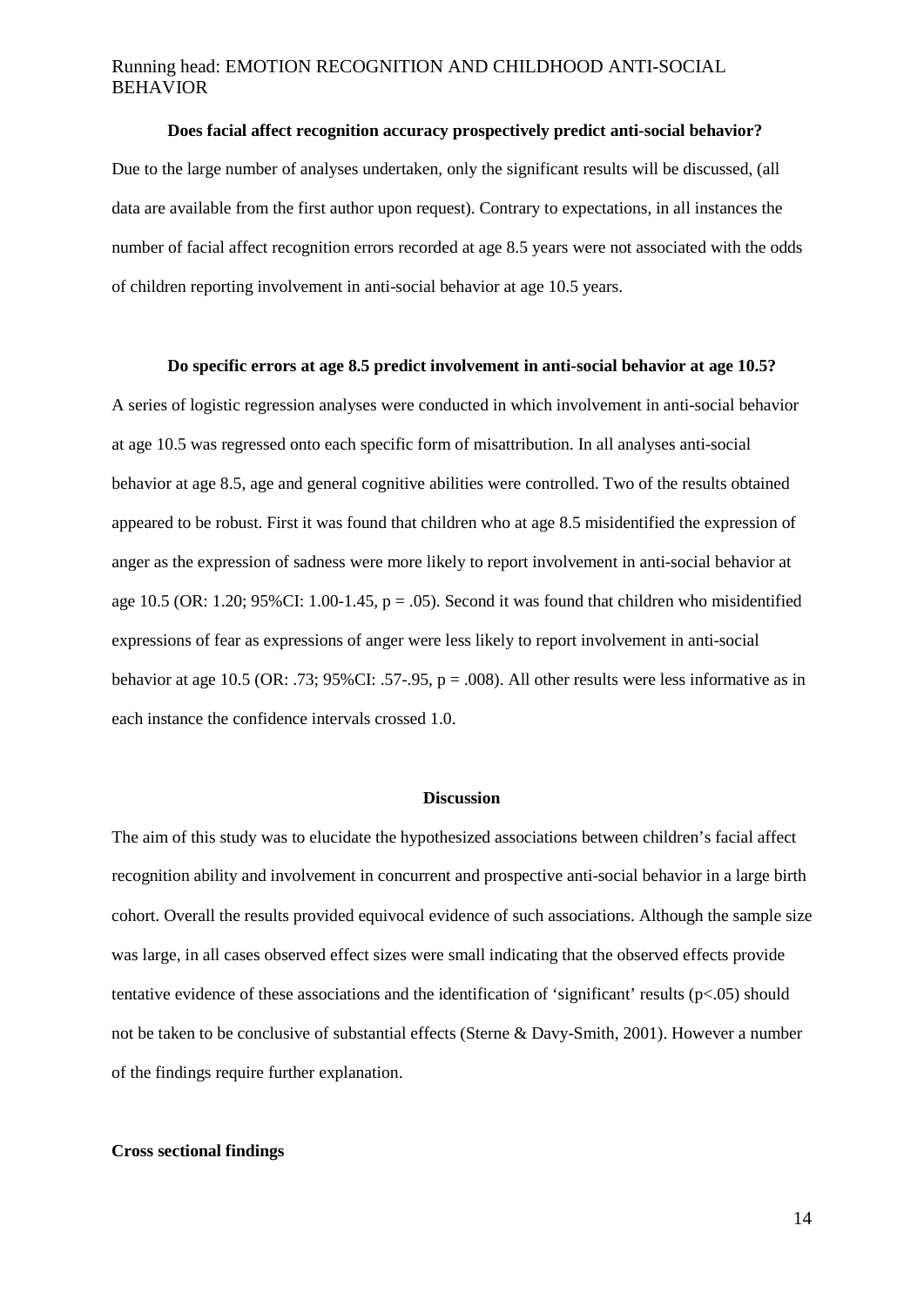Previous studies that have employed adult facial stimuli consistently report that delinquent or externalizing adolescents exhibit global deficits in facial affect recognition (e.g. Blair & Coles, 2000; Strand & Nowicki, 1999; Walker & Leister, 1994), whereas those that examine child facial stimuli either report no such association (Carr & Lujmeier, 2005; Stevens *et al,* 2001) or limited evidence for such an association (Strand & Nowicki, 1999). The findings of the present study therefore appear more consistent with the latter group of studies that employed child facial stimuli. It is also possible that methodological variations between studies account for the lack of association found in the present study between anti-social behavior and facial affect recognition accuracy. For example, some of the studies operationalised delinquent behavior in terms of official sanctions (Carr & lutjemeier, 2005; McCown *et al.*, 1986; 1988), whilst others identified problematic behaviors on the basis of high scores on an independently rated behavioral inventory (Blair & Coles, 2000; Stevens *et al.*, 2001) and others used psychiatric diagnoses of externalizing behavior problems (Strand & Nowicki, 1999; Walker & Leister, 1994).

It is also possible that there exists considerable measurement error in the estimate of antisocial behavior employed in this study, as it is likely that the measure of anti-social behavior is contaminated by socially desirable responding, a factor that was not measured. It has been contended that self reported delinquency is the most appropriate measure to use in analyses of childhood antisocial behavior, and there is evidence to support its validity as a measure of this behavior (Farrington, 1973). Whilst this might indeed be the case, the impact of socially desirable responding remains an unaccounted source of variance.

A limited number of emotion specific deficits have also been reported, particularly in relation to the identification of sad and fearful expressions (e.g. Blair & Coles, 2000; Walker & Leister, 1994). Consistent with this literature, it was found that in contrast to children who did not report involvement in anti-social behavior, anti-social children were less able to accurately identify expressions of sadness, but only when presented at low intensity. However, anti-social children did not appear to have any deficits in the recognition of fearful expressions, and unexpectedly, anti-social children were relatively less accurate at identifying expressions of happiness when presented at low intensity. These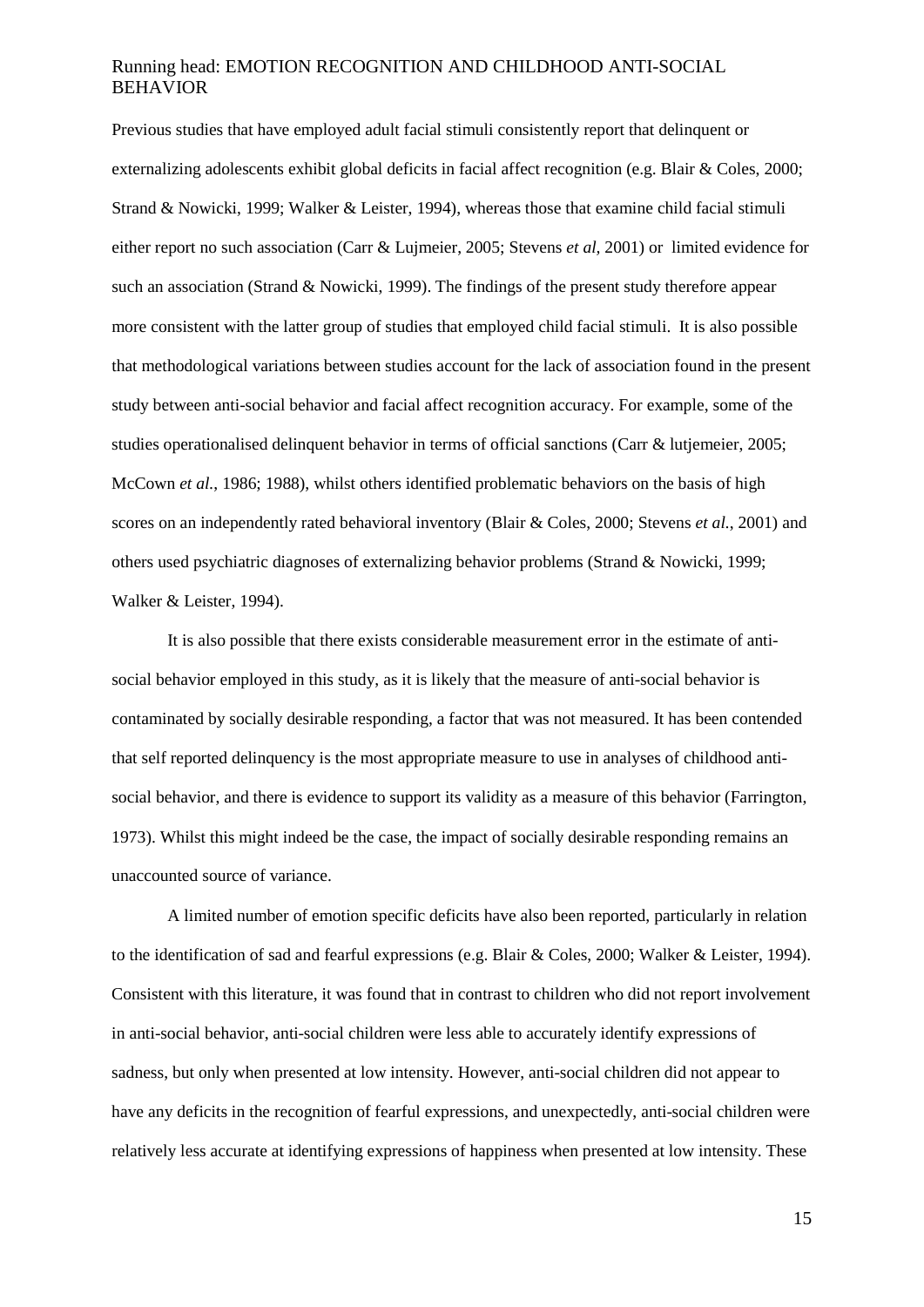results are partially consistent with information processing models (e.g. Blair *et al.*, 1999) which suggest that negative emotions, particularly sadness, act as a punishment for typically developing children.

The deficit in recognizing subtle expressions of happy is more difficult to explain and may be more readily accounted for by a socialization based explanation (e.g. Bowen & Nowicki, 2007; Halberstadt, 1983; Hodgins & Belch, 2000) through which it is expected that exposure to emotion within family interactions enable children to learn to effectively encode and decode facial affect. Based on the evidence from this study it might therefore be suspected that the parents of anti-social children were ineffective in modeling subtle expressions of happiness and therefore as a result their children developed difficulties in decoding these expressions. However further research is required in order to examine more fully this possible explanation.

The results of this study only provide partial support for the hypothesized sex differences in facial affect recognition. Specifically, males were significantly less accurate at decoding expressions of happy and angry when presented at low intensities. Although substantial empirical evidence suggests that females have an advantage when recognizing facial affect (McClure, 2000) the evidence is not conclusive and explanations for such findings are in their infancy. Neither socialization (Fivush, 1993), nor neurological (McClure, 2000) theories regarding sex differences in facial affect recognition completely account for these findings as these explanations lead to the expectation of a global advantage across all emotions for girls. Alternative explanations have suggested that the ability to identify emotions specifically related to threat or intimacy may place females at an evolutionary advantage in their role as caregivers and child bearer (Geary, 1998). This might account for the apparent superior abilities of females to identify subtle expressions of anger and happiness in the present study.

Based on the findings reported by McCown *et al.* (1988), the association between the misidentification of specific emotions and involvement in anti-social behavior was examined. The findings of the present study however failed to support the original hypothesis as it was found that in contrast to non-anti-social children, anti-social children were more likely to identify expressions of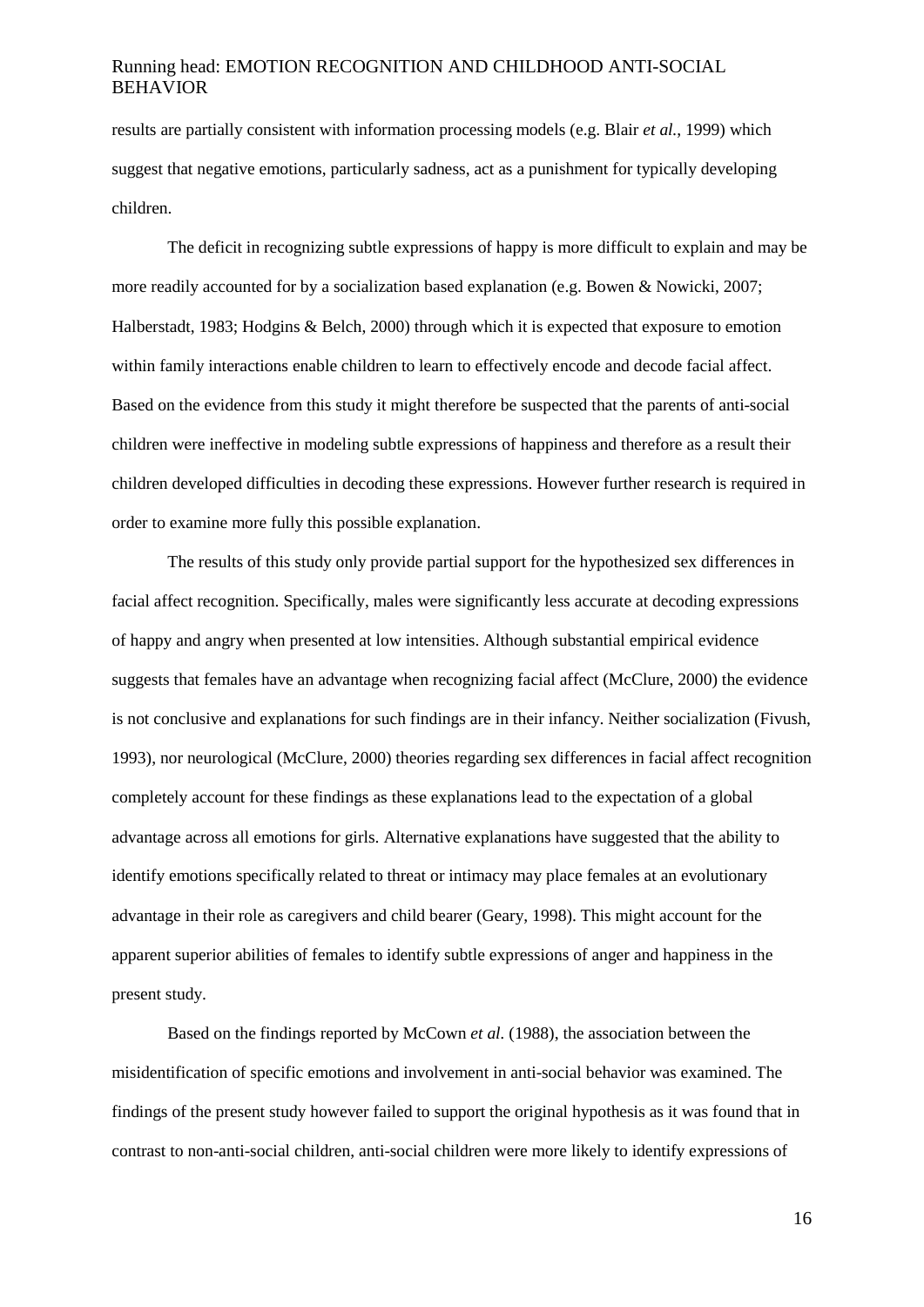fear as expressions of sadness. That is, one negative emotion was misidentified as another rather than misidentifying positive emotions as negative emotions which was expected. These data suggest that although anti-social children were able to recognize that the emotion presented was negative, they were unable to accurately discriminate between negative emotions and therefore opted for the easiest to identify. This might reflect underlying deficits in amygdala functioning (c.f. Blair *et al.*, 1999). However, more research into the nature of recognition errors and their relationship with amygdala functioning is required, as certainly with respect to children's emotion identification there is some uncertainty regarding amygdala function in response to fearful expressions (Thomas *et al.*, 2001).

#### **Longitudinal findings**

Contrary to expectations no support was found for the hypothesis that inaccurate facial affect recognition would predict later involvement in anti-social behavior. However, it was found that misidentifying the expression of anger as sadness did increase the likelihood of engaging in antisocial behavior two years later. In addition, and somewhat unexpectedly it was found that misidentifying expressions of fear as anger led to a decrease in the likelihood of reporting involvement in anti-social behavior two years later. These findings whilst not completely expected are in some ways intuitive and can be interpreted within a social information processing account (c.f. Blair, 1995). If for example a child is prone to misidentifying others' expressions of anger as sadness they are less likely to perceive the threat to self associated with anger which itself might be perceived as a greater punishment than sadness. As a result it is possible that this misidentification reduces the sense of punishment associated with the behavior that elicited the emotional response and therefore increases the likelihood of it occurring again in the future. Additionally, if a child is prone to misidentify fear as anger, this is likely to be perceived as more of a direct threat to self and therefore act as more of a deterrent for behaviors that elicit this response in the future. This is the first prospective study to examine these associations and therefore these results stand alone. Further empirical research is required in order to examine the validity of these results and their interpretation.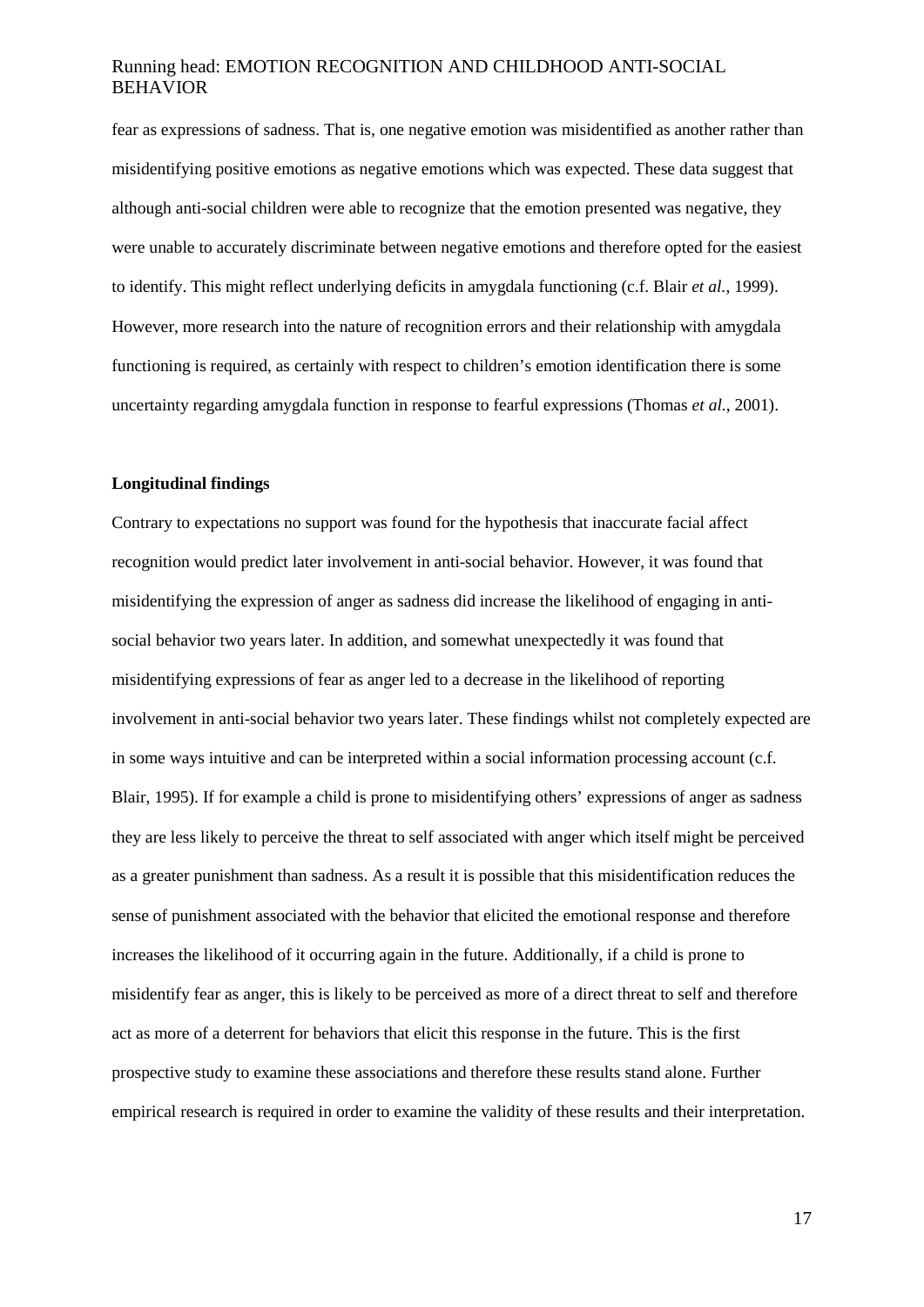#### **Limitations**

This study is the first to include a prospective design and use a large cohort sample in order to examine the associations between facial affect recognition and anti-social behavior. However it is not without its limitations and the results obtained need to be interpreted within this context.

It has been suggested that the facial affect recognition performance of children may be affected by the stimuli, specifically whether and adult or child faces are presented, due to interaction rules governing these relationships (Youniss, 1980). Youniss (1980) suggest that child-adult relationships are typically characterised by authority and submission. In contrast child-child relationships are characterised by sympathy and complicity. As a result it is possible that these relationships might impact on the recognition of specific emotions. For example, a child might be more likely to recognise expressions of anger when presented on adult rather than child stimuli. It is possible that such factors influenced the data with the present study as the stimuli consisted of only child faces. However there is mixed evidence of such effects (e.g. Strand & Nowicki, 1999). Future research therefore should incorporate both child and adult facial stimuli within a longitudinal paradigm to determine whether such effects are evident.

Although this study incorporates both cross sectional and longitudinal designs and as a result provides unique insights into the associations between variables, the study in no way provides evidence of the underlying mechanisms responsible for those associations. It has been shown that there exist many theoretical accounts of facial affect recognition development, all of which require additional variables to be examined than have been in this study to be fully tested. Of particular relevance is the lack of information concerning other intervening variables which could have influenced the likelihood of specific misidentifications at age 8.5 increasing the odds of children engaging in anti-social behavior two years later. Indeed, the consistently small effect sizes found lends support to the notion that many other variables are also associated with these relationships. Future research therefore should examine a multivariable model in order to determine the interaction between facial affect recognition accuracy and other areas of functioning associated with anti-social behavior risk. Such an enterprise would undoubtedly yield theoretically and clinically important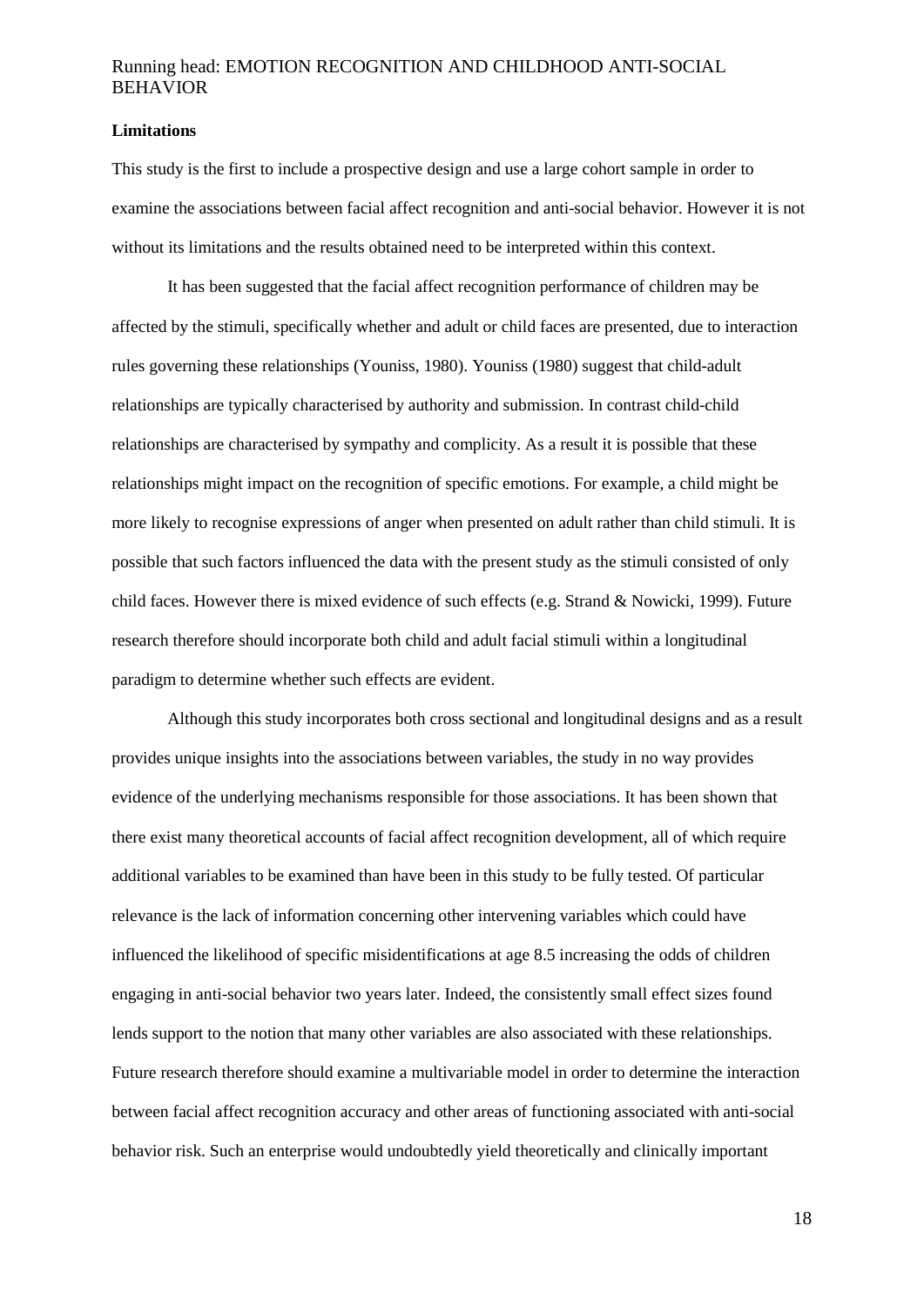results.

Despite these obvious limitations, these data suggest that deficits in facial affect recognition ability are neither necessary nor sufficient to increase an individual's risk for future anti-social behavior. It appears as McCown *et al.* (1988) suggest that it is the nature of the error which is important rather than inaccuracy per se. This finding may have clinical implications. There is evidence that facial affect recognition accuracy can be increased through the provision of feedback (Grinspan, Hemphill & Nowicki, 2002). Therefore such retraining of anti-social children may decrease their risk of engaging in anti-social behavior in the future. Contrary to McCown *et al.*'s reasoning that the most problematic errors are those in which positive emotions are misclassified as negative emotions or vice versa, these data indicate that the misidentification of one negative emotion as another negative emotion may be just as problematic.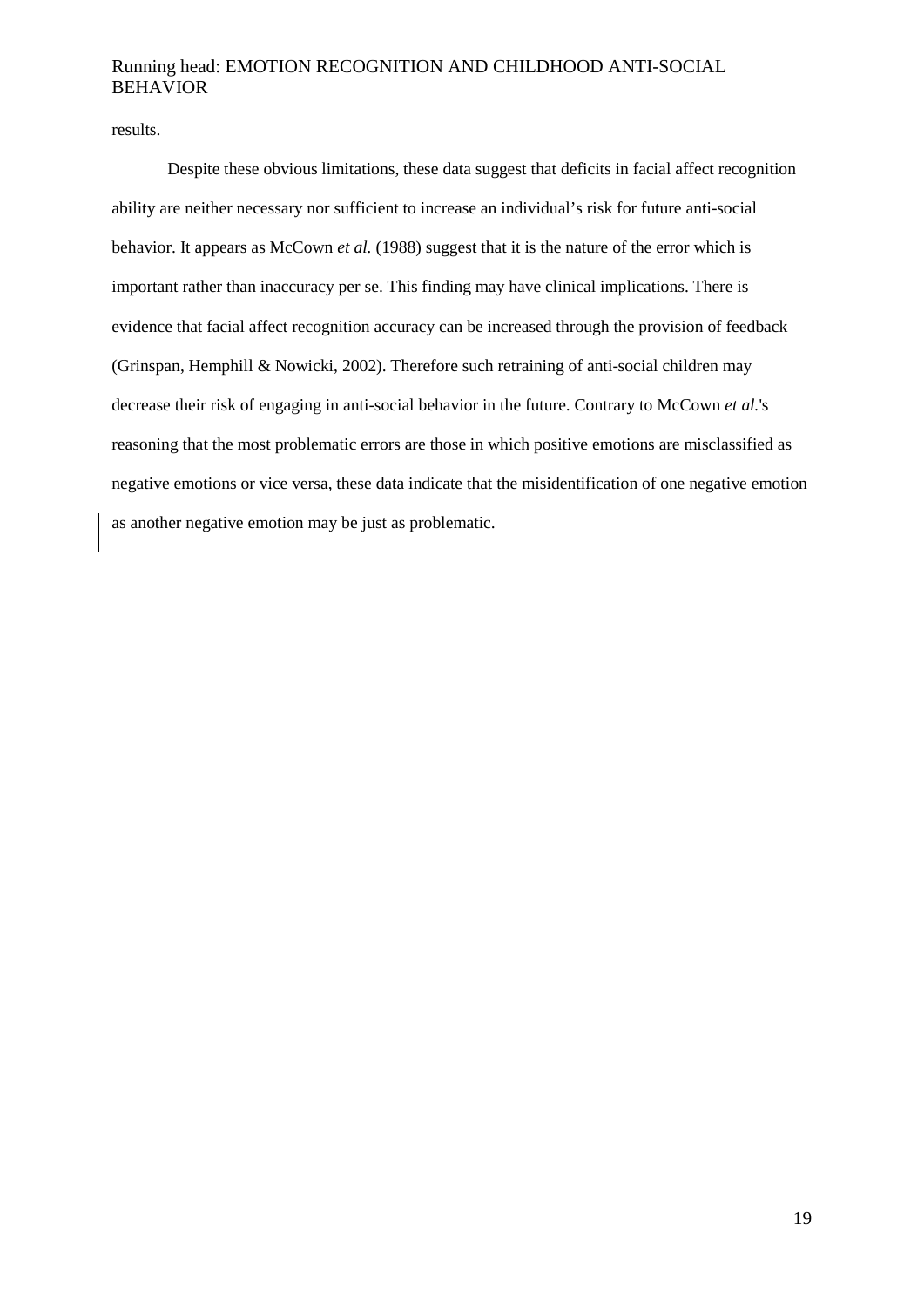#### **References**

- Bowen, E., Heron, J., Waylen, A., & Wolke, D. (2005). Domestic violence risk during and after pregnancy: Evidence from a British longitudinal study. *British Journal of Obstetrics and Gynaecology,* 112, 1083-1089
- Bowen, E., & Nowicki, S. Jnr., (2007). The ability of children exposed to family violence and maltreatment to recognize facial emotions: Evidence from a British cohort. *Journal of Nonverbal behavior* (Special Edition: Nonverbal behavior in global contexts), 31 (3), 169 - 184
- Blair, R.J.R. (1995). A cognitive developmental approach to morality: Investigating the psychopath. *Cognition,* 57, 1 – 29
- Blair, R.J.R., & Coles, M. (2000). Expression recognition and behavioral problems in early adolescence. *Cognitive Development,* 15, 421-434
- Blair, R.J.R., Morris, J.S., Frith, C.D., & Perrett, D.I. (1999). Dissociable neural responses to facial expressions of sadness and anger. *Brain,* 122, 883-893
- Borke, H (1971) Interpersonal perception of young children: Egocentrism or empathy? *Developmental Psychology,* 5, 263 - 269
- Burack, J.A., Flanagan, T., Peled, T., Sutton, H.M., Zygmuntowicz, C., & Manly, J.T. (2006). Social perspective taking skills in maltreated children and adolescents. *Developmental Psychology,* 42 (2), 207-217
- Carlo, G., Knight, G.P., Eisenberg, N., & Rotenberg, K.J. (1991). Cognitive processes and prosocial behaviors among children: the role of affective attributions and reconciliations. *Developmental Psychology,* 27 (3), 456-461
- Carr, M.B., Lutjemeier, J.A. (2005). The relation of facial affect recognition and empathy to delinquency in youth offenders. *Adolescence,* 40(159), 601-619
- Dickson, K., Emerson, E., & Hatton, C. (2005). Self reported anti-social behavior: prevalence and risk factors amongst adolescents with and without intellectual disability. *Journal of Intellectual Disability Research,* 49(11), 820-826

Dodge, K (1993). Social cognitive mechanisms in the development of conduct disorder and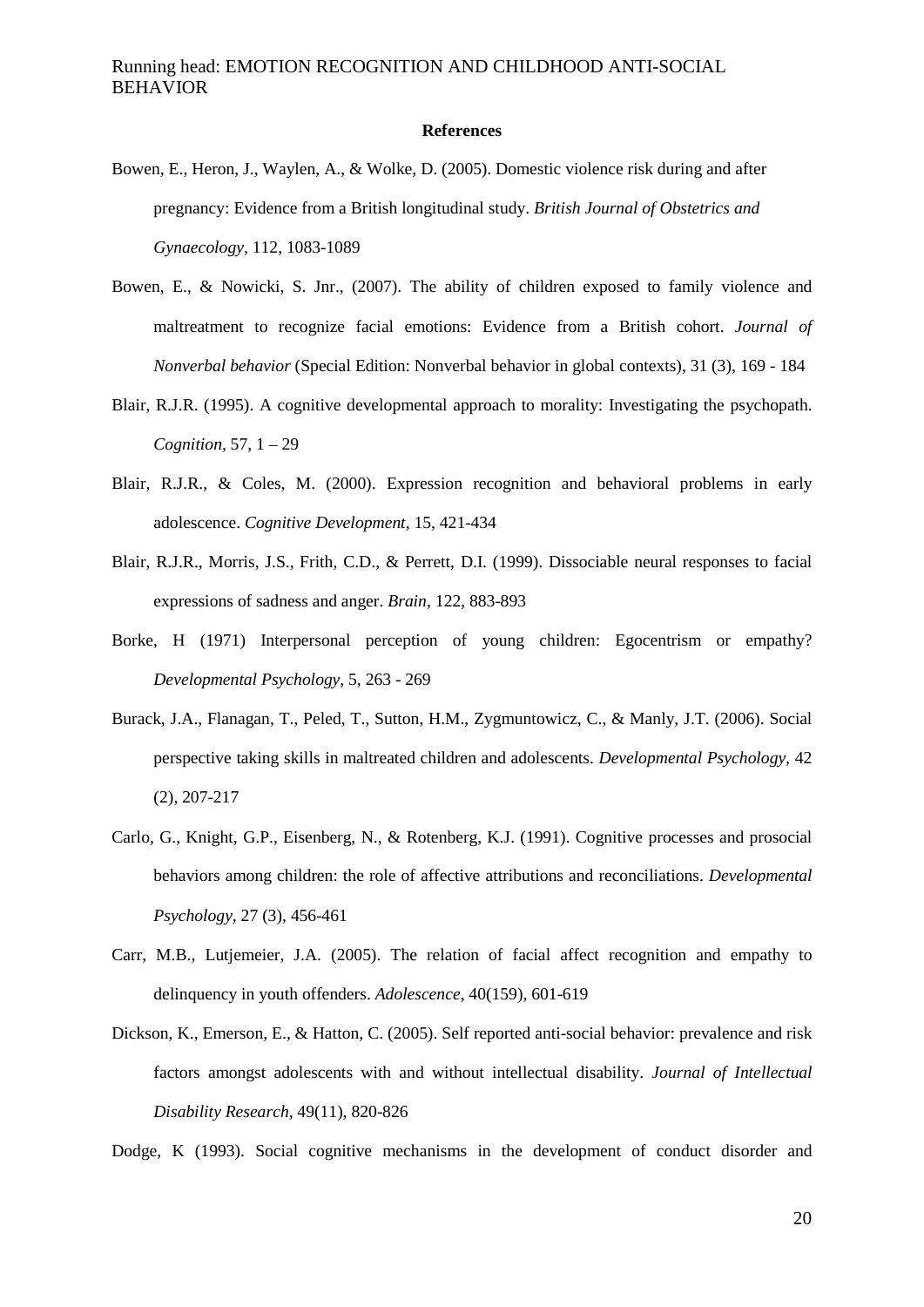depression. *Annual Review of Psychology,* 44, 559-584

- Dodge, K.A., Pettit, G.S., McClaskey, C.L., & Brown, M (1986). Social competence in children. *Monographs of Social Research in Child Developmental Services,* 213(2), 51
- Eckman, P., Friesen, W.V. (1974). *Pictures of facial affect.* Paolo Alto, CA: Consulting Psychologists Press
- Elliott, D.S., Huizinga, D., & Morse, B. (1986). Self reported violent offending: A descriptive analysis of juvenile violent offenders and their offending careers. *Journal of Interpersonal Violence,* 1, 472-514
- Fairchild, G., Van Goozen, S.H.M., Calder, A.J., Stollery, S.J., & Goodyer, I.M. (2009). Deficits in facial expression recognition in male adolescents with early-onset or adolescence-onset conduct disorder. *Journal of Child Psychology and Psychiatry, 50,* 627-636.
- Farrington, D.P. (1973). Self reports of deviant behavior: Predictive and stable? *The Journal of Criminal Law and Criminology,* 64(1), 99-110
- Feschbach, N.D. (1987). Parental empathy and child adjustment/maladjustment. In N Eisenberg & J Strayer (Eds). *Empathy and its development (pp271-291).* New York: Cambridge University Press.
- Fivush, R (1993). Emotional content of parent-child conversations about the past. In C.A. Nelson (Ed) *Memory and affect in development: The Minnesota symposia on child psychology (*vol 26, pp 39-77). Hillsdale, NJ: Erlbaum.
- Frick, P.J., & Hare, R. (2001). *The psychopathy screening device.* Toronto: Multi-Health Systems.
- Geary, D.C (1998). *Male and female: the evolution of human sex differences.* Washington, DC: American Psychological Association.
- Golding, J., Pembrey, M., Jones, R., *et al* (2001) ALSPAC The Avon Longitudinal Study of Parents and Children. 1. Study methodology. *Paediatric and Perinatal Epidemiology*, **15**, 74-87
- Grinspan, D., Hemphill, A., & Nowicki, S, Jnr. (2003). Improving the ability of school age children to identify emotion in facial expressions. *Journal of Genetic Psychology,* 88-100
- Halberstadt, A.G. (1983). Family expressiveness styles and nonverbal communication skills. *Journal of Nonverbal Behavior,* 8, 14-26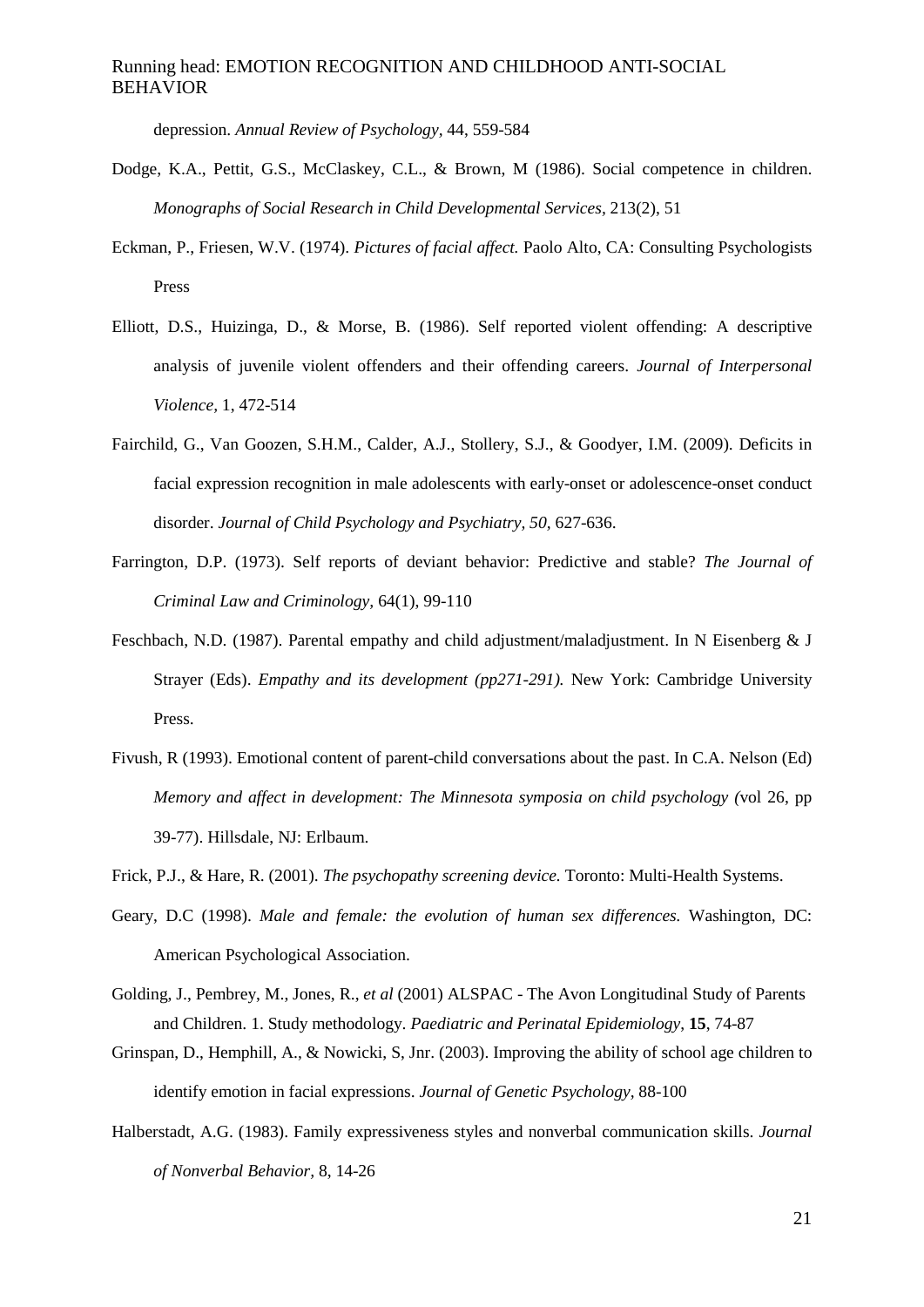- Hodgins, H.S., & Belch, C. (2000). Interpersonal violence and nonverbal abilities. *Journal of Nonverbal Behavior,* 24, 3-24
- Jolliffe, D., & Farrington, D.P. (2004). Empathy and offending: a systematic review and metaanalysis. *Aggression and Violent Behavior,* 9, 441-476
- Kelley, B.T., Loeber, T., Keenam, K., & DeLamatre, M. (1997). Developmental pathways in boys' disruptive and delinquent behavior. *Juvenile Justice Bulletin,* December, 1-20
- Loeber, R., Stouthamer-Loeber, M., van Kammen, W.B., & Farrington, D.P. (1989). Development of a new measure of self-reported anti-social behavior for young children: prevalence and reliability. In M.W. Klein (ed). *Cross-national research in self-reported crime and delinquency.* Kluwer Academic Publishers.
- Loeber, R., & Farrington, D.P. (2000). Young children who commit crime: epidemiology, developmental origins, risk factors, early interventions, and policy implications. *Development and Psychopathology,* 12, 737-762
- McClure, E.B. (2000). A meta-analytic review of sex differences in facial expression processing and their development in infants, children and adolescents. *Psychological Bulletin,* 126, 42-453
- McCown, W.G., Johnson, J.L., & Austin, S.H. (1986). Inability of delinquents to recognize facial affects. *Journal of Social Behavior and Personality,* 1, 489-496
- McCown, W.G., Johnson, J.L., & Austin, S.H. (1988). Patterns of facial affect recognition errors in delinquent adolescent males. *Journal of Social Behavior and Personality,* 3, 215-224
- Moffitt, T.E. (1993) "Life-course persistent" and "Adolescent-limited" anti-social behavior: A developmental taxonomy. *Psychological Review,* 100, 674-701
- Nowicki, S. Jnr., & Duke, M.P (1994). Individual differences in the nonverbal communication of affect: The Diagnostic Analysis of Nonverbal Accuracy scale. *Journal of Nonverbal Behavior,*  18, -35
- Rust, J. (1999). *The Wechsler Objective Language Dimensions Manual.* London: The Psychological Corporation.
- Rutter, M., Giller, H., & Hagell, A. (1998). *Anti-social behavior by young people.* Cambridge: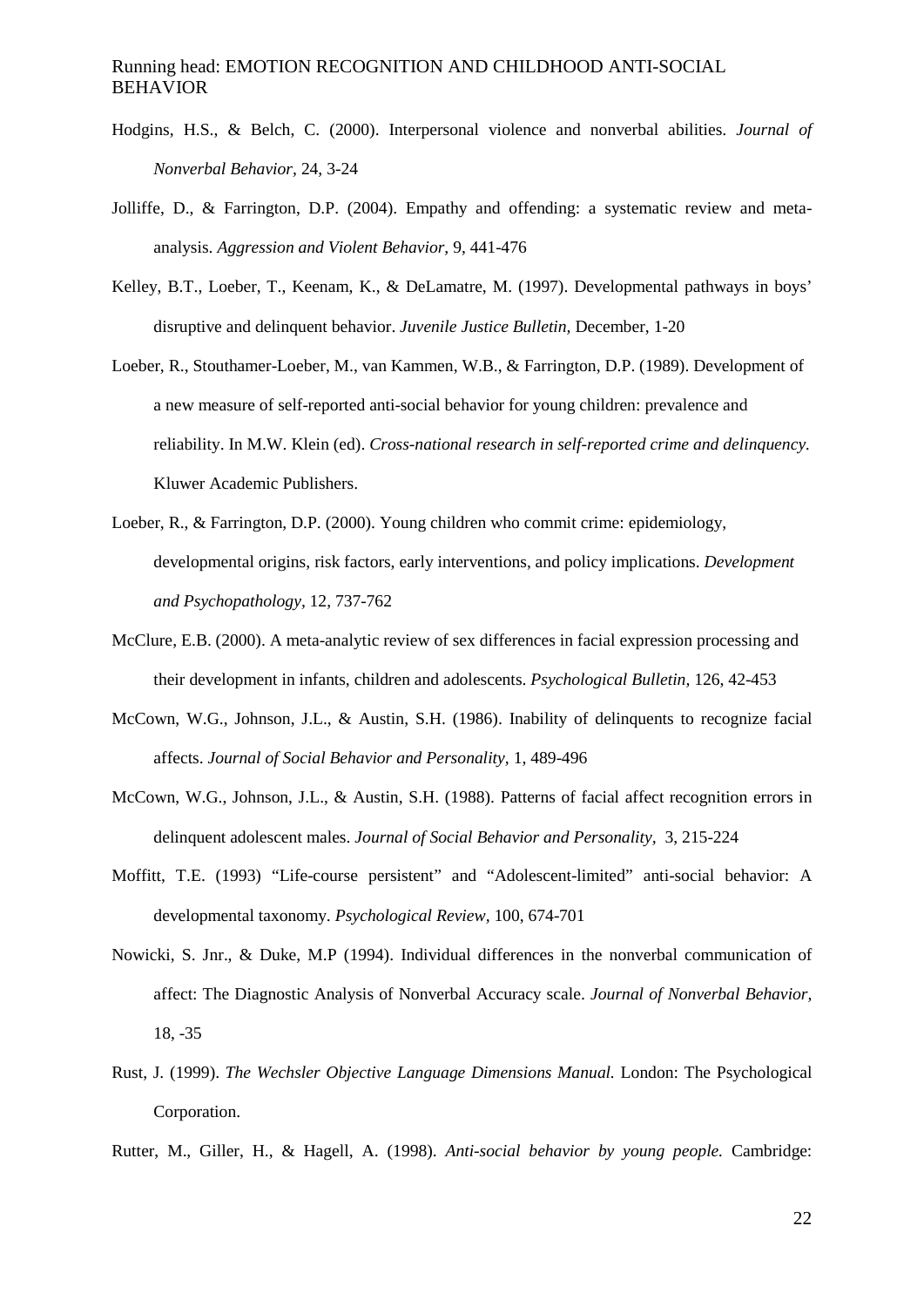Cambridge University Press.

- Sterne, J.A.C., & Davy-Smith, G. (2001). Sifting the evidence what's wrong with significance tests? *British Medical Journal*, 322, 226-231
- Stevens, D., Charman, T., & Blair, R.J.R. (2001). Recognition of emotion in facial expressions and vocal tones in children with psychopathic tendencies. *Journal of Genetic Psychology*, 16 (2), 201-211
- Strand, K., & Nowicki, S. Jnr (1999). Receptive nonverbal processing ability and locus of control orientation in children and adolescents with conduct disorders. *Behavioral Disorders*, 24 (2), 102-108
- Tabachnik, B.G., & Fidell, L.S. (2001). *Using multivariate statistics.* (4<sup>th</sup> Edition). Boston, MA:Allyn & Bacon.
- Thomas, K.M., Drevets, W.C., Whalen, P.J., Eccard, C.H., Dahl, R.E., Ryan, N.D., & Casey, B.J. (2001). Amygdala response to facial expressions in children and adults. *Biological Psychiatry*, 49, 309-316
- Tremblay, C., Kirouac, G., & Dore, F.Y. (2001). The recognition of adult's and children's facial expressions of emotions. *The Journal Psychology*, 12 (4), 341-350
- Tremblay., R.E., Pihl, R.O., Viaro, F., & Dobkin, P.L. (1994). Predicting early onset of male antisocial behavior from preschool behavior. *Archives of General Psychiatry,* 51, 732-739
- Walker, D.W., & Leister, C. (1994) Recognition of facial affect cues by adolescents with emotional and behavioral disorders. *Behavioral Disorders*, 19(4), 269-276
- Weschler, D., Golombok, S., & Rust, J. (1992). *WISC-IIIUK Weschler Intelligence Scales for children – Third Edition, Manual*. London: The Psychological Corporation.
- Youniss, J. (1980). *Parents and peers in social development: A Sullivan-Piaget perspective*. Chicago, IL: University of Chicago Press.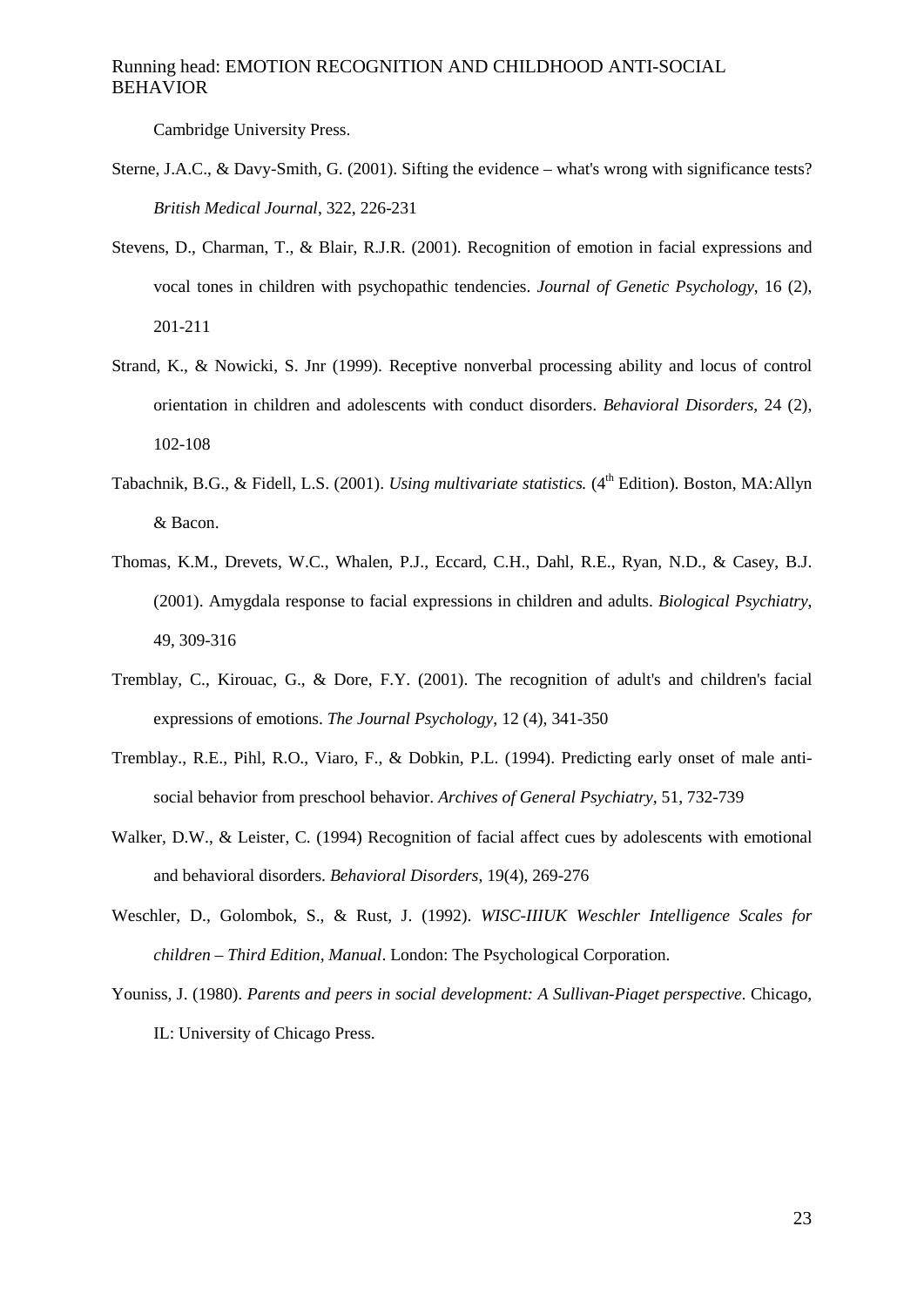| <b>Variables</b>                          |        | $\mathbf{2}$             | $\mathbf{3}$ | $\overline{\mathbf{4}}$  | 5                        | 6                        | 7                        |
|-------------------------------------------|--------|--------------------------|--------------|--------------------------|--------------------------|--------------------------|--------------------------|
| 1 Total errors all stimuli                |        | .85                      | .90          | $-.07$                   | $-.17$                   | $-.18$                   | $-12$                    |
| 2 Total errors for high intensity stimuli | .85    | $\overline{\phantom{a}}$ | .54          | $-.05^{\circ}$           | $-.17$                   | $-.17$                   | $-.10$                   |
| 3 Total errors for low intensity stimuli  | .88    | .51                      | $\Box$       | $-.08$                   | $-.13$                   | $-.15$                   | $-.10$                   |
| 4 Age                                     | $-.08$ | $-.05^{\circ}$           | $-.08$       | $\overline{\phantom{a}}$ | $-16$                    | $-.14$                   | .04 <sup>a</sup>         |
| 5 WISC: Verbal IQ                         | $-.18$ | $-19$                    |              | $-.14-.16$               | $\overline{\phantom{a}}$ | .48                      | .44                      |
| <b>6 WISC: Performance IQ</b>             | $-.20$ | $-19$                    | $-.16$       | $-.13$                   | .51                      | $\overline{\phantom{a}}$ | .25                      |
| 7 WOLD: Comprehension                     | $-.11$ | $-10$                    | $-.09$       | .020                     | .46                      | .27                      | $\overline{\phantom{a}}$ |

## **Table 1. Pearson's correlation coefficients between all confounding variables and outcomes**

Note: Numbers above the diagonal represent the Pearsons correlations for boys, those below the diagonal are the correlation coefficients for girls. a denotes

correlation not significant after adjustment for multiple testing (Bonferroni) which required p<.001 to be deemed significant.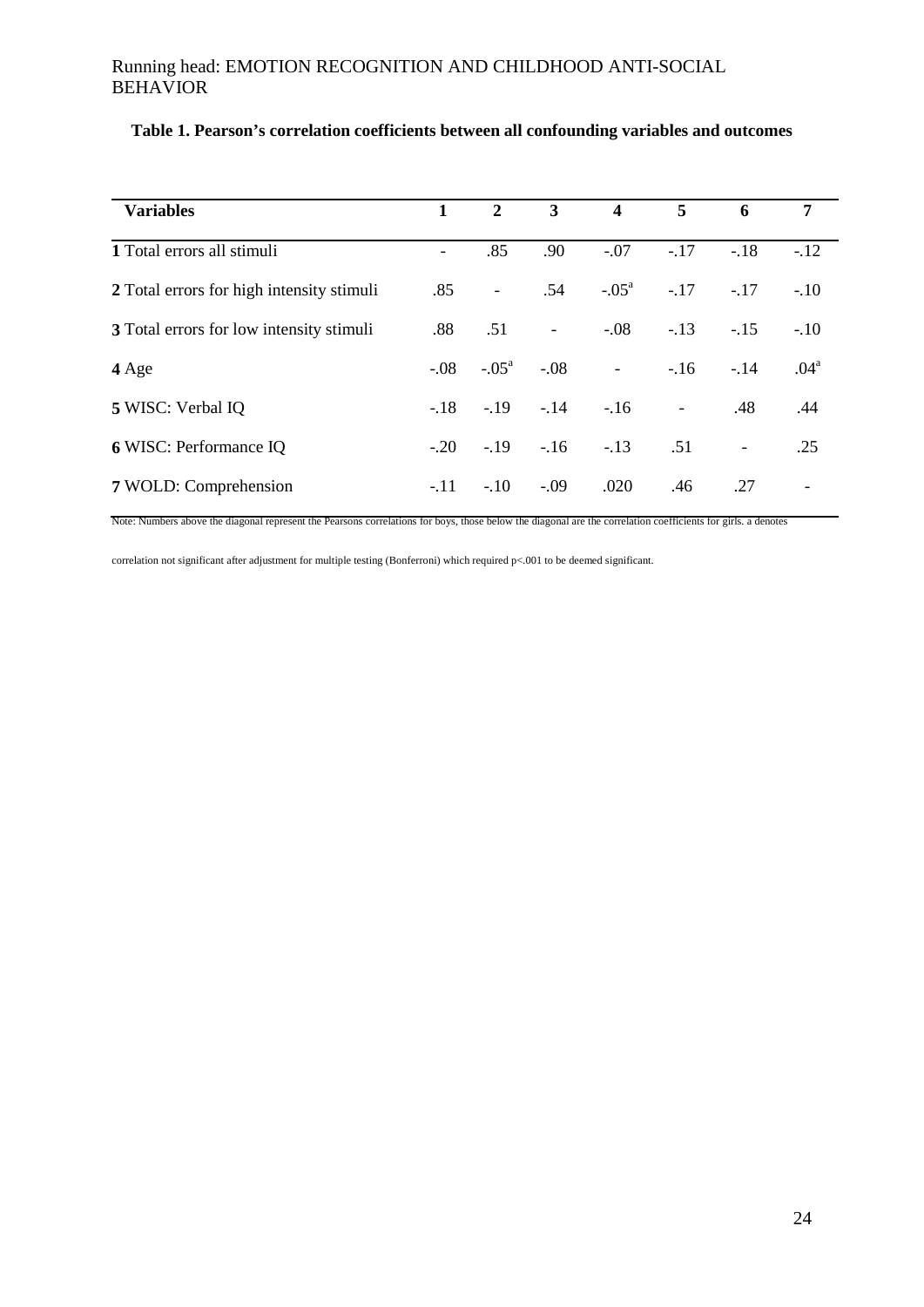## Table 2. Descriptive statistics for accuracy of identification across emotion, intensity of presentation and gender

| <b>Emotion</b> | <b>Intensity</b> | <b>Gender</b><br>Group |             |                 | $F_{(1, 5895)}$  |                   |                  |  |
|----------------|------------------|------------------------|-------------|-----------------|------------------|-------------------|------------------|--|
|                |                  |                        |             | M(SD)           |                  |                   |                  |  |
|                |                  |                        | Anti-social | Non-anti-social | Intensity        | Gender            | Group            |  |
| Happiness      | High             | Male                   | .08(.30)    | .09(.29)        | 1.02, $p = 314$  | 23.45, $p = .000$ | 1.62, $p = .203$ |  |
|                |                  | Female                 | .07(.27)    | .07(.29)        |                  |                   |                  |  |
|                | Low              | Male                   | .27(.51)    | .22(.49)        |                  |                   |                  |  |
|                |                  | Female                 | .18(.43)    | .15(.41)        |                  |                   |                  |  |
| Sadness        | High             | Male                   | .29(.51)    | .29(.52)        | $8.66, p = .003$ | $.872, p = .350$  | $.488, p = .486$ |  |
|                |                  | Female                 | .28(.53)    | .30(.53)        |                  |                   |                  |  |
|                | Low              | Male                   | .39(.66)    | .35(.63)        |                  |                   |                  |  |
|                |                  | Female                 | .38(.64)    | .32(.61)        |                  |                   |                  |  |
| Anger          | High             | Male                   | .79(.82)    | .77(.79)        | $2.21, p = .137$ | 28.64, $p = .000$ | .013, $p = .908$ |  |
|                |                  | Female                 | .63(.71)    | .61(.73)        |                  |                   |                  |  |
|                | Low              | Male                   | 1.23(0.93)  | 1.24(.91)       |                  |                   |                  |  |
|                |                  | Female                 | 1.17(0.89)  | 1.16(0.88)      |                  |                   |                  |  |